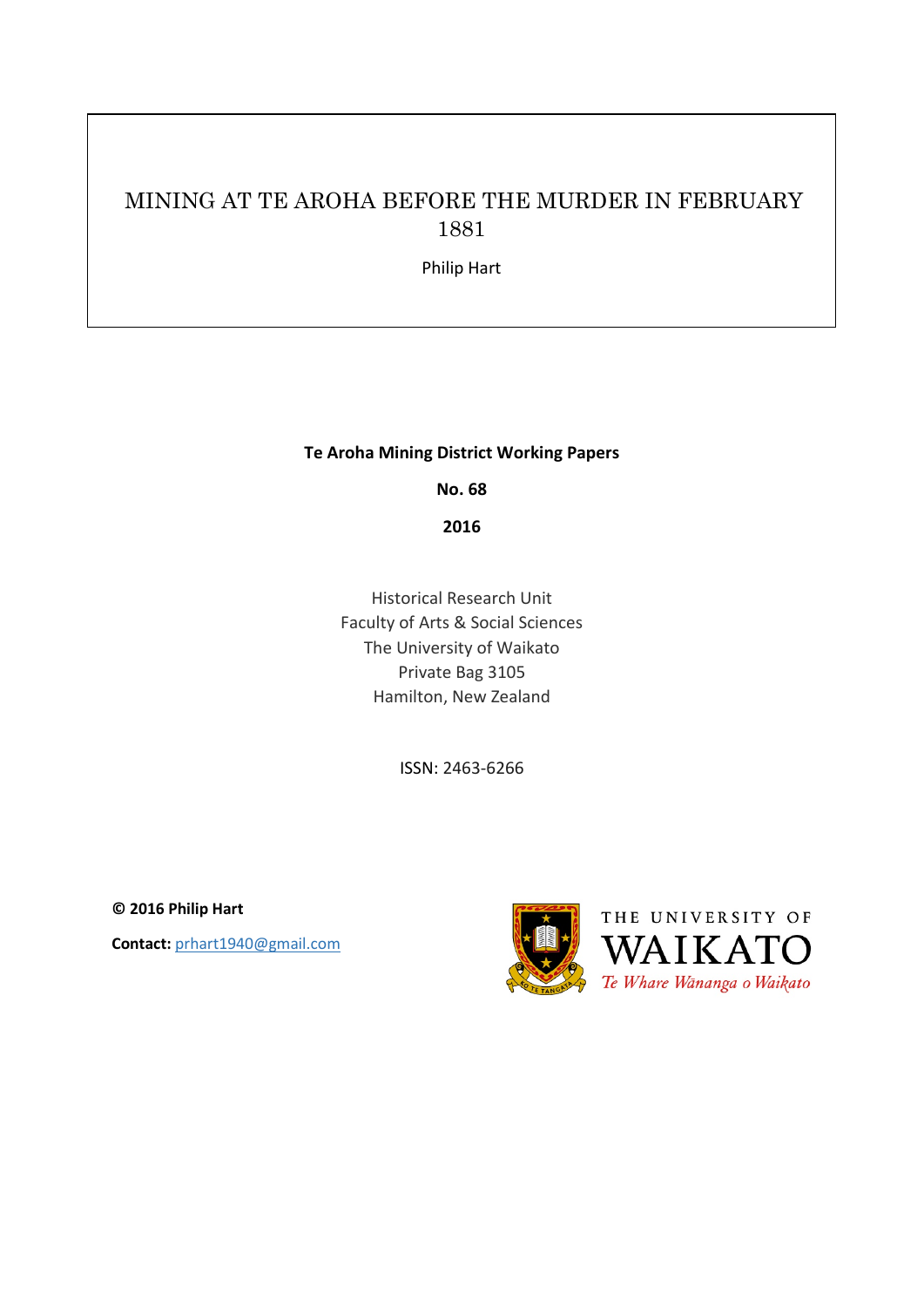## MINING AT TE AROHA BEFORE THE MURDER IN FEBRUARY 1881

**Abstract:** *Mining was slow to restart after the Christmas holidays on a goldfield whose value was still unknown. Some miners did not return, but other men, mostly with mining experience, replaced them. As was pointed out, more testing was required to justify the cautious optimism, and more explorations did not discover any payable ore or a reef of any sort. More capital was needed to fund adequate development, and the lack of a battery held back the field.*

*Some searched the nearby countryside, fruitlessly, but at Tui the mostly Maori miners working there seemed to be having better results. Unskilled miners who drove incompetent and even dangerous adits wasted their efforts, while others were accused of shepherding their ground. Two companies formed during January attracted many small investors, but experienced miners started leaving for newer finds, and non-miners abandoned their attempts at mining after discovering that gold was not easy to find. But others remained hopeful, and waited for the erection of a local battery to prove the value of what they had found.*

## PROSPECTS ASSESSED

As the *Waikato Times* noted at the beginning of 1881, the value of the goldfield was unknown. The 'tardiness which has been exhibited has operated to its disadvantage, but this state of things might be speedily altered, if, as we have reason to believe, work will be renewed in earnest after the holidays'.[1](#page-1-0) But work was slow to resume, some Waikato goldseekers having an extended holiday. When they returned there was 'an absence of that excitement which was so rampant a couple of months ago'.[2](#page-1-1) Men from Hamilton and the Waikato appeared 'to think more of the field than the Thames people', and were 'determined to try their luck'.[3](#page-1-2) Cambridge men returned in a very positive frame of mind: 'All seemed

<span id="page-1-0"></span><sup>1</sup> Editorial, *Waikato Times*, 2 January 1881, p. 2.

<span id="page-1-1"></span><sup>2</sup> 'Waikato Jottings', *Observer*, 8 January 1881, p. 162, 15 January 1881, p. 170.

<span id="page-1-2"></span><sup>3</sup> *Thames Star*, 5 January 1881, p. 2; Te Aroha Correspondent, *Thames Advertiser*, 6 January 1881, p. 3.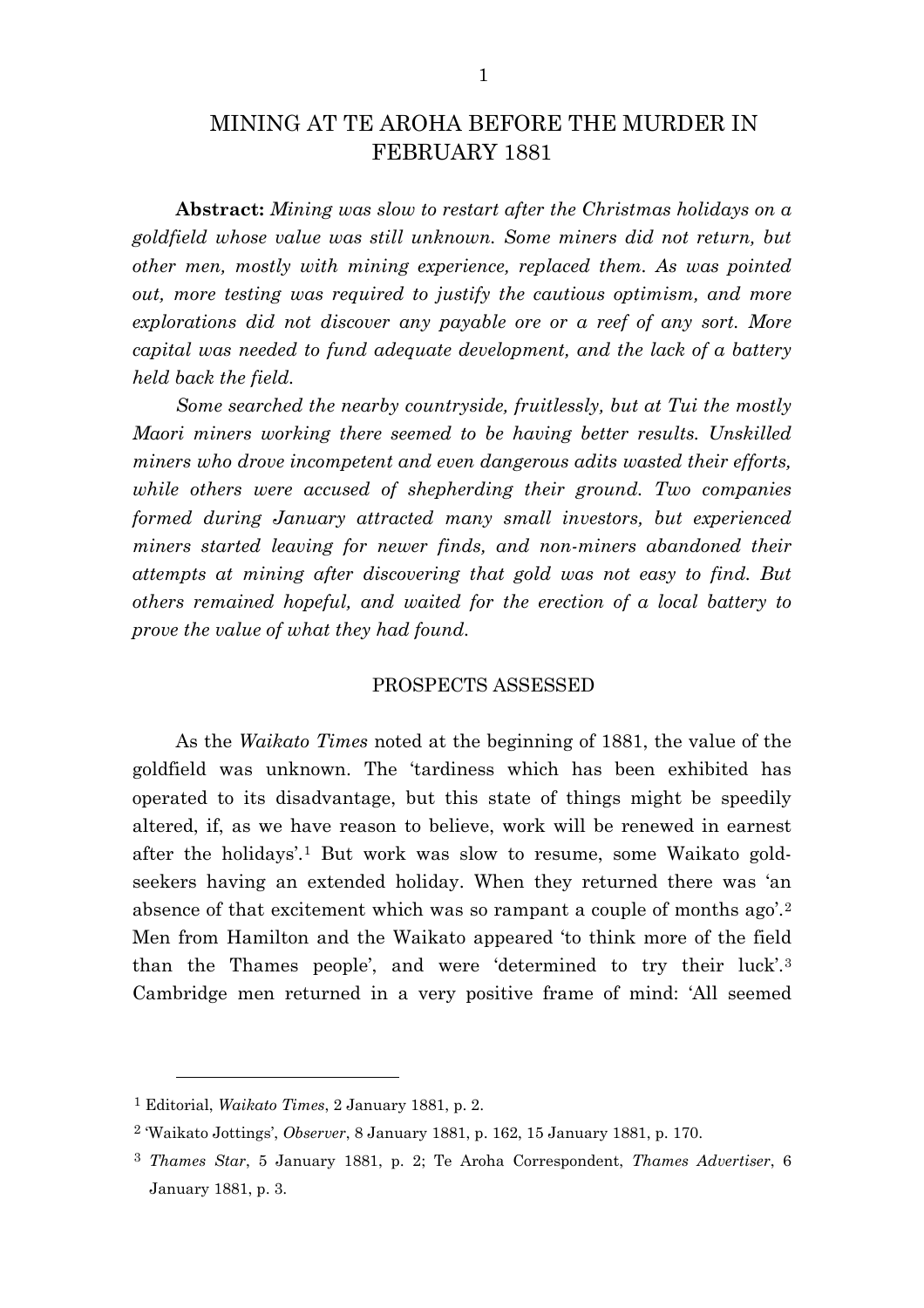hopeful at their prospects and think by another fortnight something tangible will be opened up'.[4](#page-2-0)

By 5 January, numbers were 'daily increasing' but 'a considerable accession' was required to reach 'the total mustered before the holidays'.[5](#page-2-1) 'Nearly all the old faces' were 'to be seen about [George] O'Halloran's' hotel,[6](#page-2-2) but were 'not indulging so much as before'.[7](#page-2-3) About 200 had returned, but work was slow to restart because, although protection had expired,

the usual twenty-four hours grace was taken advantage of by almost everybody.... A number - probably thirty or forty - of those who were here before Christmas, left not to return, being disappointed at finding that the precious metal could only be obtained by industry and perseverance; but all those who have come back have done so with a determination to thoroughly test the field before giving it a bad name, which the few I have just referred to will no doubt do, if one can judge from the impressions of opinion which fell from several of their lips previous to their departure. It is satisfactory to find that there are so many who still possess faith in the field.[8](#page-2-4)

And some new people arrived: less than two weeks into the new year, 73 miner's rights were issued, mostly to miners.[9](#page-2-5)

Opinions about the value of the field differed from region to region. At Thames, even before mining resumed it was seen as poor. The *Te Aroha Miner* commented that Thames residents took

everything written about it *cum grano* [with a grain (of salt)], and won't be convinced that we are anything else but a nest of deceivers. The fact of the matter is, that a lot of fellows came here with a pick on their shoulders, and a few shillings in their pocket, got drunk the first day, eaten up by mosquitoes the next, went prospecting the third, and cleared out on the fourth, breathing curses both loud and deep against the field and all connected with it.[10](#page-2-6)

<span id="page-2-0"></span><sup>4</sup> *Waikato Times*, 4 January 1881, p. 2.

<span id="page-2-1"></span><sup>5</sup> Te Aroha Correspondent, *Thames Advertiser*, 6 January 1881, p. 3.

<span id="page-2-3"></span><span id="page-2-2"></span><sup>6</sup> See paper on his life.

<sup>7</sup> *Thames Star*, 7 January 1881, p. 2.

<span id="page-2-4"></span><sup>8</sup> Te Aroha Correspondent, *Thames Advertiser*, 7 January 1881, p. 3.

<span id="page-2-5"></span><sup>9</sup> *Thames Star*, 13 January 1881, p. 2.

<span id="page-2-6"></span><sup>10</sup> *Te Aroha Miner*, n.d., reprinted in *Thames Star*, 3 January 1881, p. 3.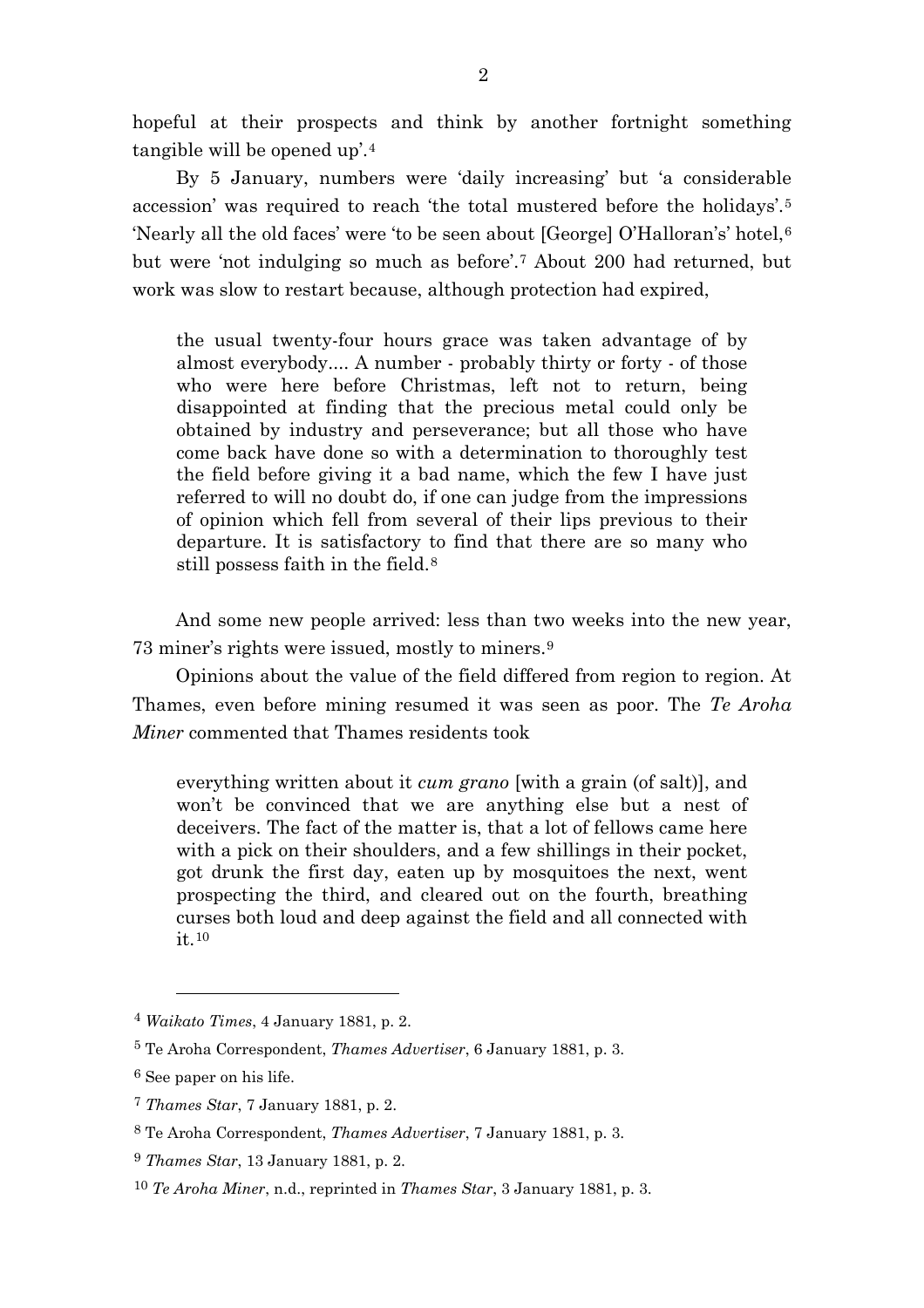One Te Aroha correspondent, writing of proposals to form a battery company, felt that 'nothing' was to be expected from Thames. Businessmen there were 'jealous of the establishment of a prosperous gold field' whose trade would go mostly to Hamilton, and some lost no opportunity 'to decry the prospects of the field and prevent capital being invested'.[11](#page-3-0) Thames residents denied the allegation, claiming that Aucklanders provided the wet blanket, though admitting 'extreme cautiousness engendered by frequent disappointments'.[12](#page-3-1)

#### MINING RESUMES

With mining restarting, regulations requiring ground to be fully manned and worked were to be enforced, which reportedly had the approval of all at Te Aroha.[13](#page-3-2) However, in the opinion of 'Native', rigorously enforcing the law would be unwise:

I hear it mooted that it is the intention of the authorities to compel the proprietors of five acre leases to place a force on the ground equal to three men per acre. Such an enforcement of labour might judiciously be made when the mines are thoroughly opened up, and crushing power available, but in existing circumstances it would be nothing short of sheer madness to enforce restrictions, which will undoubtedly, if carried into effect, be the means of driving legitimate mining enterprise and capital out of the field. Besides, it will foster the curse of all new goldfields - shepherding, of which we had an abundance in the early days in the Thames goldfield. The croakers will say, How will it foster shepherding? Because every practical quartz miner knows that the general course of reefs and leaders is north and south, and that to open up an area of 5 acres, one tunnel driven from east to west, or vice versa, is quite sufficient; and it is also a well known fact that not more than three shifts of hands - six men - can be profitably employed in the prosecution of such work, hence the absurdity of paying 15 men to do the work of six. Even now, at Te Aroha there are some claims upon which the full number of men are at work, and their system of operations remind one of an old clucking hen scratching a little here and a little there, hoping thereby to unearth a stray grain now and again. When these men learn the truth of that old adage "The rolling stone gathers no moss," they will work their mines

<span id="page-3-0"></span><sup>11</sup> Te Aroha Correspondent, *Waikato Times*, 6 January 1881, p. 2.

<span id="page-3-1"></span><sup>12</sup> *Thames Advertiser*, 10 January 1881, p. 3.

<span id="page-3-2"></span><sup>13</sup> Te Aroha Correspondent, *Waikato Times*, 6 January 1881, p. 2.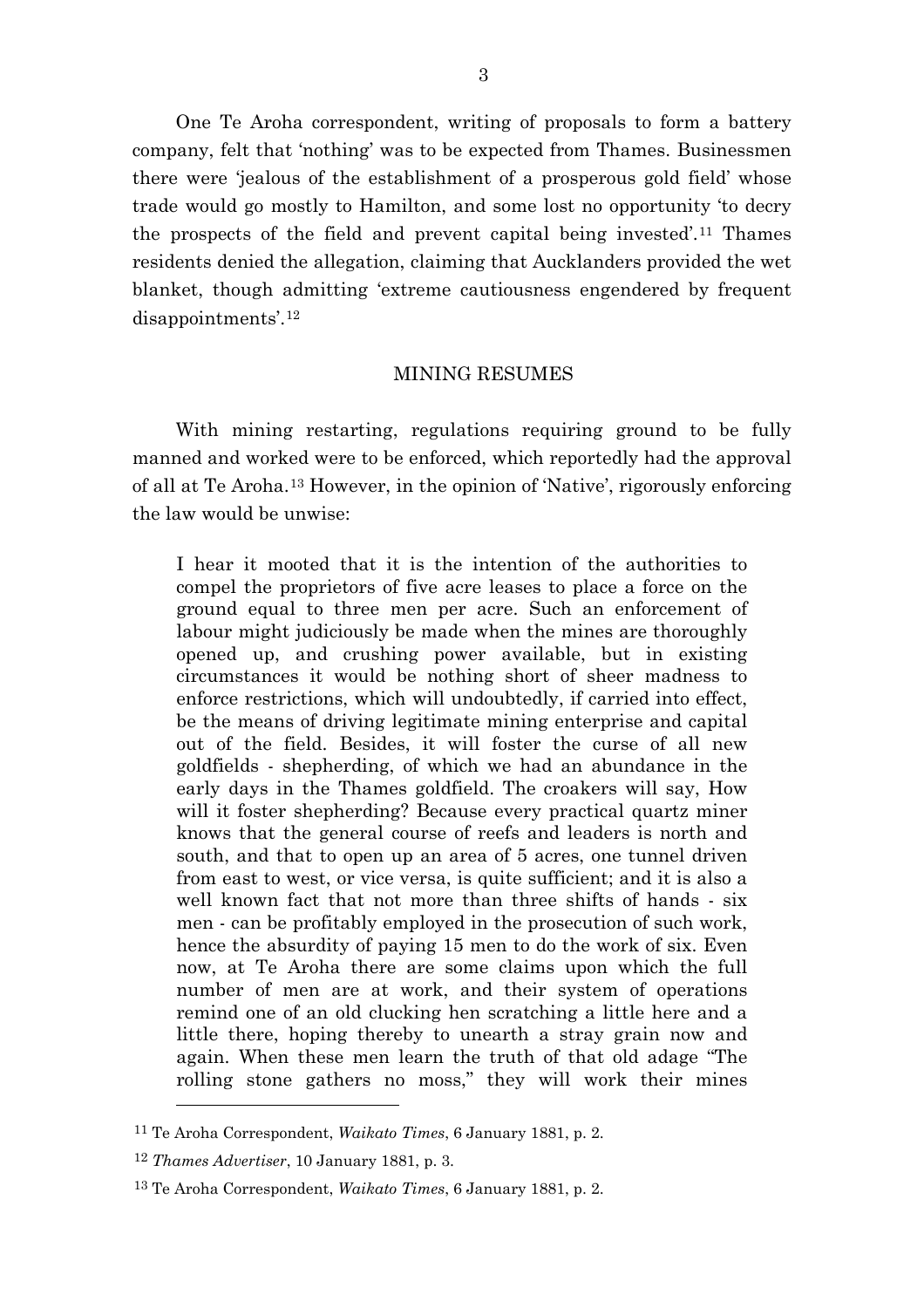systematically from the very first, and reap the just reward of their labours. Any work, prospecting or otherwise, performed in other than a systematic manner, had better be left undone as being utterly worthless for all practical purposes.<sup>[14](#page-4-0)</sup>

When he first visited the field, the mining inspector was 'satisfied with the amount of work done since the opening'.[15](#page-4-1) The growing belief that the little work done had revealed nothing of value could only be refuted by more work and significant discoveries. As before, newspapers reported optimistically, especially the *Te Aroha Miner*. In its issue of 8 January, reporting on only three claims, the following phrases were used: 'this will be one of the leading mines before long', 'several large reefs in the grounds', 'has a good show', 'low grade quartz should pay well', 'large reef cut in the All Nations with favourable prospects', and 'the lode maintains its size and quality'.[16](#page-4-2) Three days later it reported that a share in one of these claims had been sold for £70 and a half share for £30.[17](#page-4-3)

John McCombie,[18](#page-4-4) a miner and mining reporter for the Auckland press,[19](#page-4-5) was cautiously positive in mid-January:

From the fact that as yet, excepting in the single instance of the prospectors' claim, no rich stone has been found, one is led to infer that there are no rich pockets of gold near the surface similar to those found at the Thames in the early days of the field. The absence of rich specimens, or even ordinary golden stone in the creeks, would apparently prove that the above inference is correct. As yet, however, it is early to speak very positively on this matter, notwithstanding that so much ground has been run over without yielding any good results, and it is possible that any day a new and rich lode may be discovered. That the district is fully supplied with lodes is very evident, for they have been found in numerous localities scattered all over the mountain, and in every variety of size. Judging from the experience gained since the field was opened, it would appear that its future prosperity will greatly depend upon whether these lodes, or a sufficient number of them, will yield gold in such average quantities all through the quartz as will leave a fair margin of profit after

<span id="page-4-0"></span><sup>14</sup> Letter from 'Native', *Thames Advertiser*, 4 January 1881, p. 3.

<span id="page-4-1"></span><sup>15</sup> Own Reporter, 'Te Aroha Goldfield', *Thames Advertiser*, 8 January 1881, p. 3.

<span id="page-4-2"></span><sup>16</sup> *Te Aroha Miner*, 8 January 1881, reprinted in *Thames Star*, 8 January 1881, p. 2.

<span id="page-4-3"></span><sup>17</sup> *Te Aroha Miner*, 11 January 1881, reprinted in *Thames Star*, 12 January 1881, p. 2.

<span id="page-4-4"></span><sup>18</sup> See chapter on Billy Nicholl.

<span id="page-4-5"></span><sup>19</sup> *Cyclopedia of New Zealand*, vol. 2, p. 471.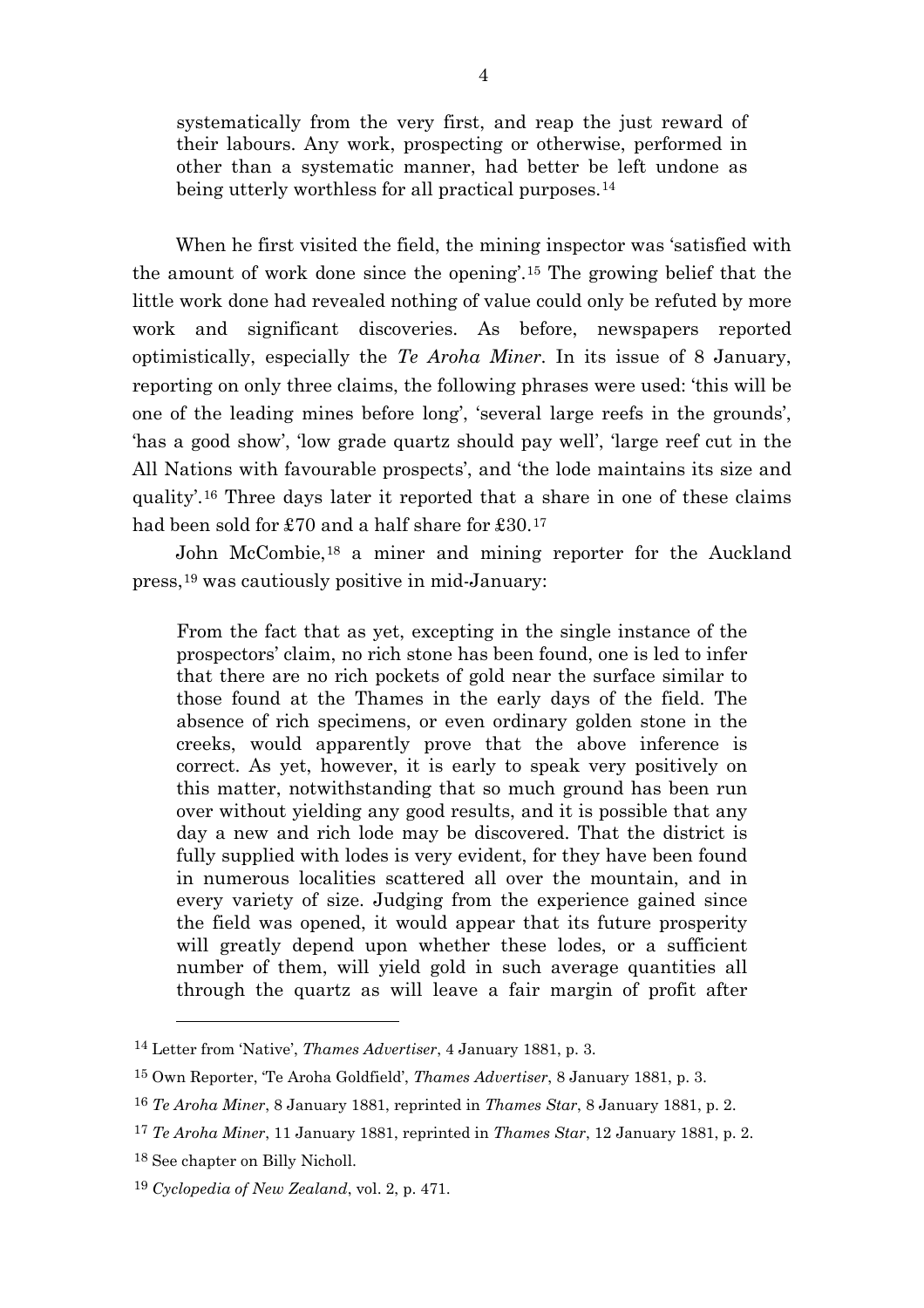working and crushing expenses are paid. If such should prove to be the case, then there is a good field in which capital could be profitably invested, and a large amount of labour employed to good effect. The results of the various trial crushings sent to the Thames, although some of them were very good and encouraging, can scarcely be said to offer sufficient inducement to any private individual to go to the expense of erecting even a moderate-sized crushing plant, and yet such a plant is greatly needed.[20](#page-5-0)

Four days later, he gave another careful assessment of the likely future:

Previous to the opening of the district for goldmining purposes several parties were out prospecting in the Te Aroha ranges, and the fact that nearly all the men belonging to these parties were anxious on the day of opening to secure ground near the prospectors' claim must be accepted as a proof that very little gold was discovered elsewhere. The truth was, notwithstanding what may have been said to the contrary, no specimens had been found except in the intermediate vicinity of the prospectors' claim.... Since the opening of the field, the country for some distance around the prospectors' claim has been prospected, and although numerous lodes have been discovered, many of which give good dish prospects, while some have produced stone showing a little gold; still, as yet, no specimens have been found. Judging by the results of the work which has been done, it would seem that it is unlikely rich specimens will be found near the surface, and hence it follows that the field is not a suitable one for the poor man. To enable a poor man to exist on a new reefing goldfield it is almost necessary that specimens should be found in abundance, so that he would be able to meet his outlay by having frequent specimen crushings, or else readily dispose of his claim to the capitalist at a good figure. On the other hand, however, no matter whether the new goldfield prove a rich or poor one, the poor man is the true prospector, and therefore it follows that for some time to come everything within reason should be adopted to induce the poor man to remain as long as possible on the Te Aroha field. (In the above remarks, the phrase "poor man" is not intended to mean those who are literally without money, but rather the man of limited means as compared with the capitalist.) Because the Te Aroha goldfield has not yet produced a quantity of rich specimens is no reason why it should be condemned as a duffer. The fact is, there is much to encourage one to expect that in the future there will be a large mining population located here. Apparently, however, the ground will not be successfully worked in small

<span id="page-5-0"></span><sup>20</sup> 'Te Aroha (Grahamstown, Saturday)', *Auckland Weekly News*, 15 January 1881, p. 9.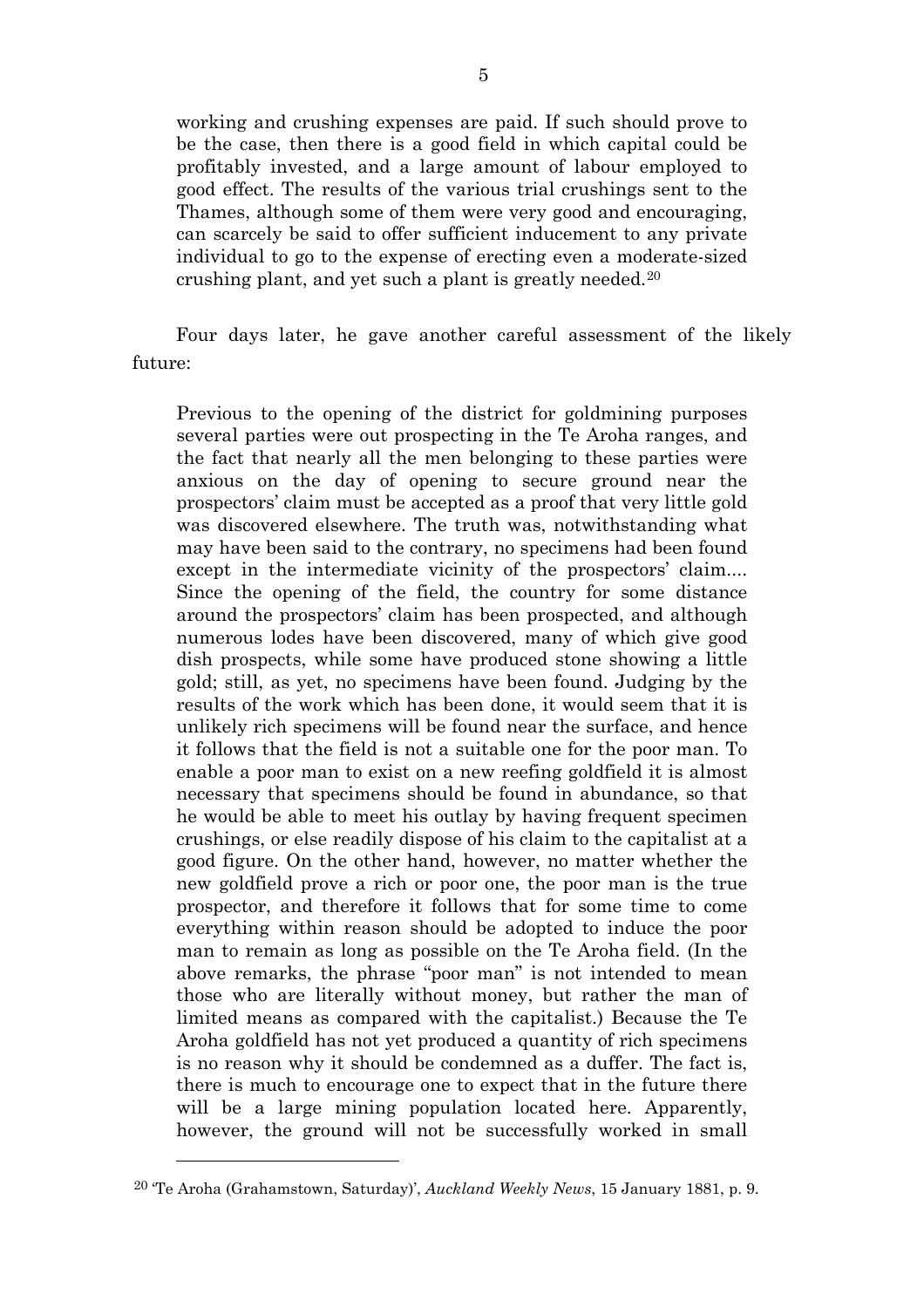claims or areas, and it will only be when it is held in large areas by strong companies supported by abundance of capital and possessed of powerful batteries supplied with the very best of appliances for saving gold that anything like good results may [be] looked for. On the Thames such has been the improvements made in the crushing and gold-saving machinery of late that quartz which at one time was thrown away as worthless can now be made to yield a good margin of profit. Te Aroha seems to be possessed of a large number of lodes which will yield fair average grade quartz, and there is no reason why, with machinery similar to that now in use at the Thames, these lodes should not be worked to good effect, but this cannot be done with small claims. It ought not to be a question of how many square feet there should be in one man's ground, or how many men's ground in one claim, but rather let each company hold some 20 or 30 acres of ground. Of course anything of this kind would scarcely do in the immediate future, but if Te Aroha is to be a successful goldfield apparently that is what it must come to in the end. There is very little doubt that many who have visited the Aroha ... have given expression to an opinion with regard to the goldfield more favourable than present results would warrant, and some, having accepted this opinion in good faith, will possibly be disappointed that the progress of the district is not more rapid. Time, however, will remedy any evil arising from this source, and, as has been said above, there are good grounds for coming to the conclusion that some day the Aroha will support a considerable mining population.[21](#page-6-0)

### WANTED: A BATTERY

The pressing need was a local battery, which it had been hoped private enterprise would have provided by now.[22](#page-6-1) 'Many miners' complained in mid-January that they were 'working in the dark, without local facilities to test the stuff'. A battery would inspire men to keep going 'who could not afford to continue working without obtaining some returns for the gold they feel sure they have in their general stuff'.[23](#page-6-2) A start was made to raise capital early in January, and in the middle of that month a meeting of those with interests near Lipsey's Creek, on the western edge of the township, discussed erecting a ten-stamp one. As the warden, Harry Kenrick,<sup>[24](#page-6-3)</sup> had already refused a

<span id="page-6-0"></span><sup>21</sup> 'Te Aroha (Grahamstown, Wednesday)', *Auckland Weekly News*, 15 January 1881, p. 9.

<span id="page-6-1"></span><sup>22</sup> Te Aroha Correspondent, *Waikato Times*, 6 January 1881, p. 2.

<span id="page-6-2"></span><sup>23</sup> *Thames Advertiser*, 17 January 1881, p. 3.

<span id="page-6-3"></span><sup>24</sup> See paper on his life.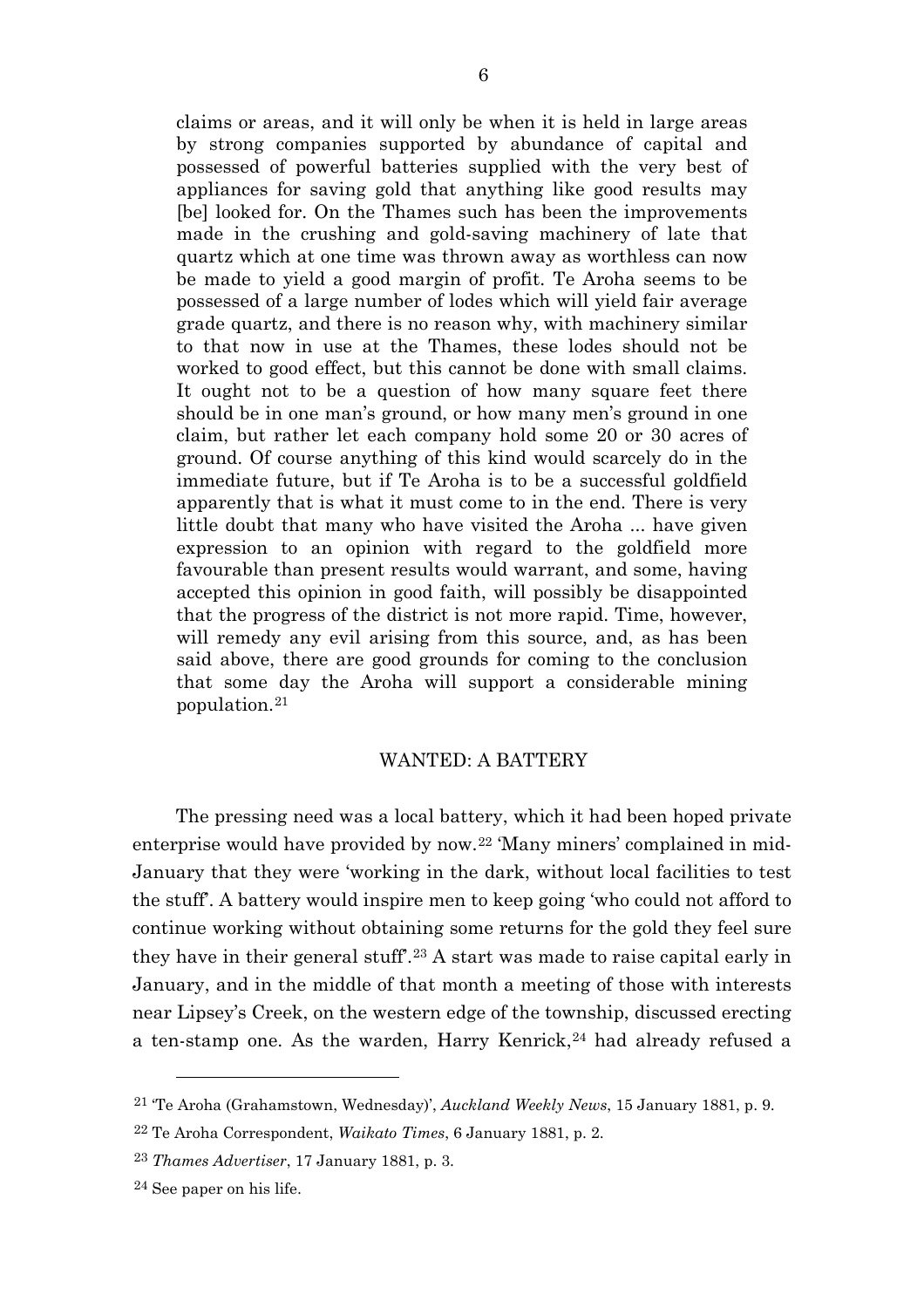water right for this creek because clean water was required for domestic purposes, the meeting asked him to reconsider, because even if half an ounce per ton was obtainable 'it would be unpayable to bring the quartz to the flat' for treatment.[25](#page-7-0) 'A wealthy Auckland shareholder' who visited the Smile of Fortune was 'so pleased with its prospects that he expressed his willingness to erect a small battery' if the other shareholders would guarantee him half the cost.[26](#page-7-1) Nothing came of either proposal, but the formation of a company to erect one revived confidence.[27](#page-7-2) Whereas in the previous week confidence had 'appeared to be languishing', miners were now extracting quartz.[28](#page-7-3) Delay in erecting the battery meant some claims were forced to ceased work; in the Lucky Hit, for instance, the shareholders were 'chiefly Katikati and Tauranga men' who were required to be 'at home for a few weeks'.[29](#page-7-4)

## MORE HOPES, MORE WORK, BUT NO PAYABLE FINDS

'Increased confidence' continued to be reported as 'encouraging' ore was found in many claims.[30](#page-7-5) The manager of the All Nations responded to an Auckland statement that little or no work had been done in his claim by insisting that it would 'compare favourably with any claim at the opening of the Thames. We have 94 feet of driving, a 12 by 6 chamber, besides surface trenches, and 40 feet of small prospecting drives on the surface'. Gold was seen freely, and he was about to drive a 600-foot low level.<sup>[31](#page-7-6)</sup> On 20 January, it was estimated that there were 52 'bona fide claims'.[32](#page-7-7) There were also reports of discoveries in what would become the Waiorongomai field.[33](#page-7-8)

There were rumours of alluvial gold being found.<sup>[34](#page-7-9)</sup> In late January 'a stranger' was seen with a pickle bottle 'full of alluvial gold, which rumour

 $\overline{a}$ 

<span id="page-7-0"></span><sup>25</sup> Pigeongrams, *Thames Star*, 15 January 1881, p. 2.

<span id="page-7-1"></span><sup>26</sup> *Thames Advertiser*, 21 January 1881, p. 3.

<span id="page-7-2"></span><sup>27</sup> See paper on the Te Aroha battery.

<span id="page-7-4"></span><span id="page-7-3"></span><sup>28</sup> Te Aroha Correspondent, *Waikato Times*, 15 January 1881, p. 2.

<sup>29</sup> *Te Aroha Miner*, 3 February 1881, reprinted in *Thames Star*, 3 February 1881, p. 2.

<span id="page-7-5"></span><sup>30</sup> For example, Te Aroha Correspondent, *Waikato Times*, 22 January 1881, p. 2.

<span id="page-7-6"></span><sup>31</sup> *Thames Star*, 19 January 1881, p. 2.

<span id="page-7-7"></span><sup>32</sup> *Thames Advertiser*, 20 January 1881, p. 3.

<span id="page-7-8"></span><sup>33</sup> For example, *Te Aroha Miner*, 20 January 1881, reprinted in *Thames Star*, 21 January 1881, p. 2.

<span id="page-7-9"></span><sup>34</sup> *Thames Star*, 22 January 1881, p. 3.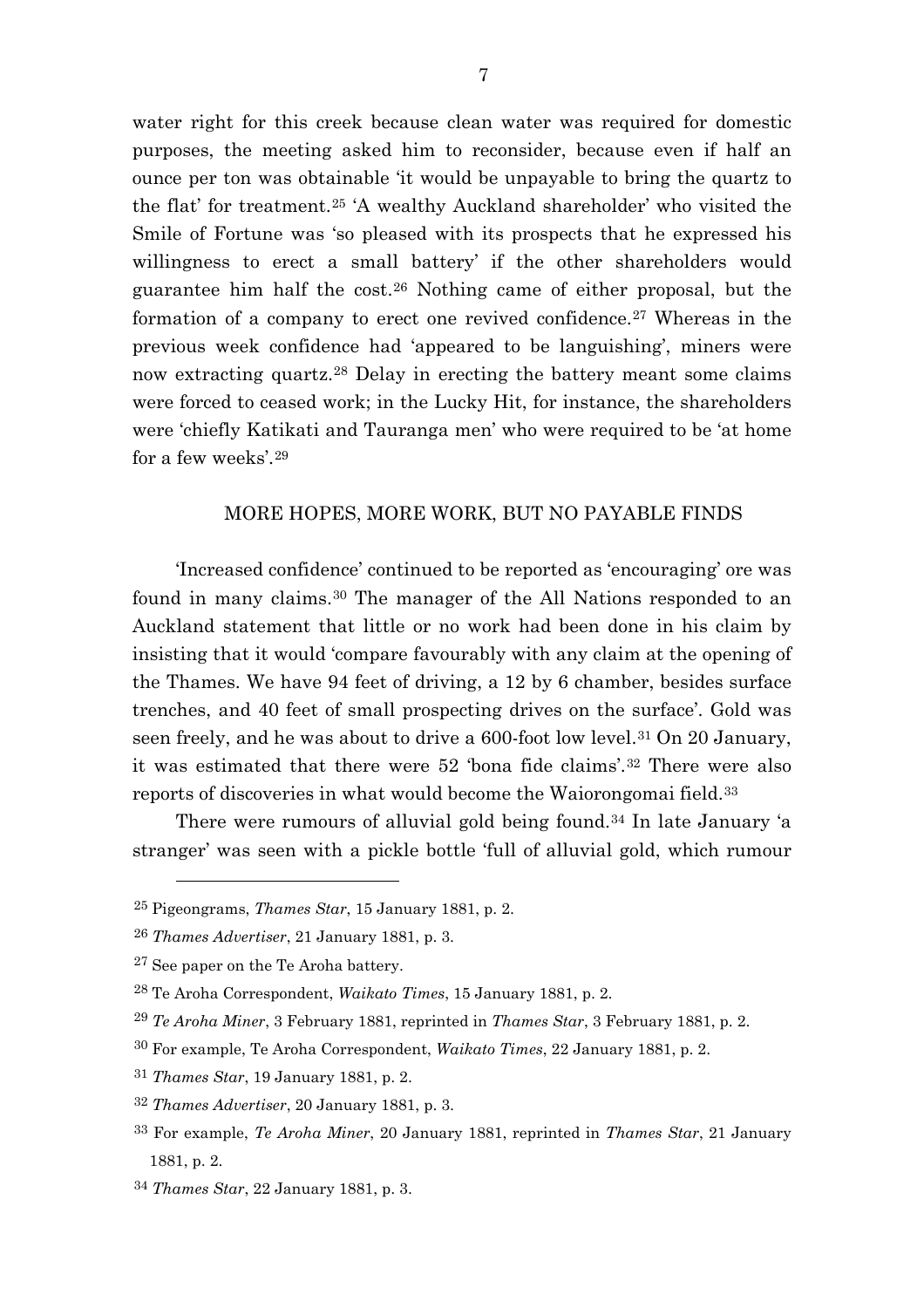sayeth was obtained somewhere south of Te Aroha. But, unfortunately for the truth of the above, no one seems to know where, or from whom, this rumour emanated'.[35](#page-8-0) Such stories caused 'not a few' to deduce 'from the quantity of free gold to be found in the mullocky leaders and the casings of other leaders, that alluvial washings may be discovered'. The 'double-box shaft' in the Early Dawn when sunk 40 feet had gone through 'boulder country' into 'favourable and likely-looking country'.[36](#page-8-1) This claim ran down the spur to the flat, where this shaft was sunk: when down 18 feet it showed 'loose colours of gold the whole way down'. In McCombie's opinion, 'the formation of the ground encountered' did not 'warrant the theory that alluvial deposits of gold will yet be found on the flats surrounding Te Aroha ranges, notwithstanding the opinions of a good number to the contrary'.[37](#page-8-2) No alluvial gold would be found, nor in the Tui and Waiorongomai Streams as expected by a Hamilton correspondent.[38](#page-8-3)

On 27 January, when the local correspondent of the *Thames Star*  visited the Prospectors, Bonanza, No. 1 South, and Waikato, he 'saw no change of importance'. Miners had 'done a vast amount of work' coping with 'the many difficulties they have had to contend with, which are concomitant with mining in a new country'.<sup>[39](#page-8-4)</sup> Unlike others, he failed to note that a payable reef was yet to be struck. Others published information implying mining was not going well. In the United, although much work had been done, conflict between Auckland and Hamilton shareholders disrupted developments for so long that one reporter suggested that it should be called the Disunited.[40](#page-8-5) On 29 January, the *Te Aroha Miner*, which had 'every confidence in the field', reported that the Prince of Wales shareholders were willing to send a parcel of quartz to Thames for crushing provided 'the public' met 'the cost of conveyance and crushing'. They could send from 30 to 50 tons and had 'the greatest confidence that it would shape in a manner

<span id="page-8-0"></span><sup>35</sup> Te Aroha Correspondent, *Auckland Weekly News*, 29 January 1881, p. 9.

<span id="page-8-1"></span><sup>36</sup> *Auckland Weekly News*, 5 February 1881, p. 9.

<span id="page-8-2"></span><sup>37</sup> Te Aroha Correspondent, *Auckland Weekly News*, 29 January 1881, p. 9.

<span id="page-8-3"></span><sup>38</sup> Hamilton Correspondent, *Auckland Weekly News*, 5 February 1881, p. 9.

<span id="page-8-5"></span><span id="page-8-4"></span><sup>39</sup> Pigeongrams, *Thames Star*, 27 January 1881, p. 2.

<sup>40</sup> George Edgecumbe (secretary for Hamilton shareholders) to Harry Kenrick, 24 January 1881, Te Aroha Warden's Court, General Correspondence 1881, BBAV 11584/1b, ANZ-A; Own Reporter, 'Te Aroha Goldfield', *Thames Advertiser*, 20 January 1881, p. 3, 28 January 1881, p. 3, 25 February 1881, p. 3.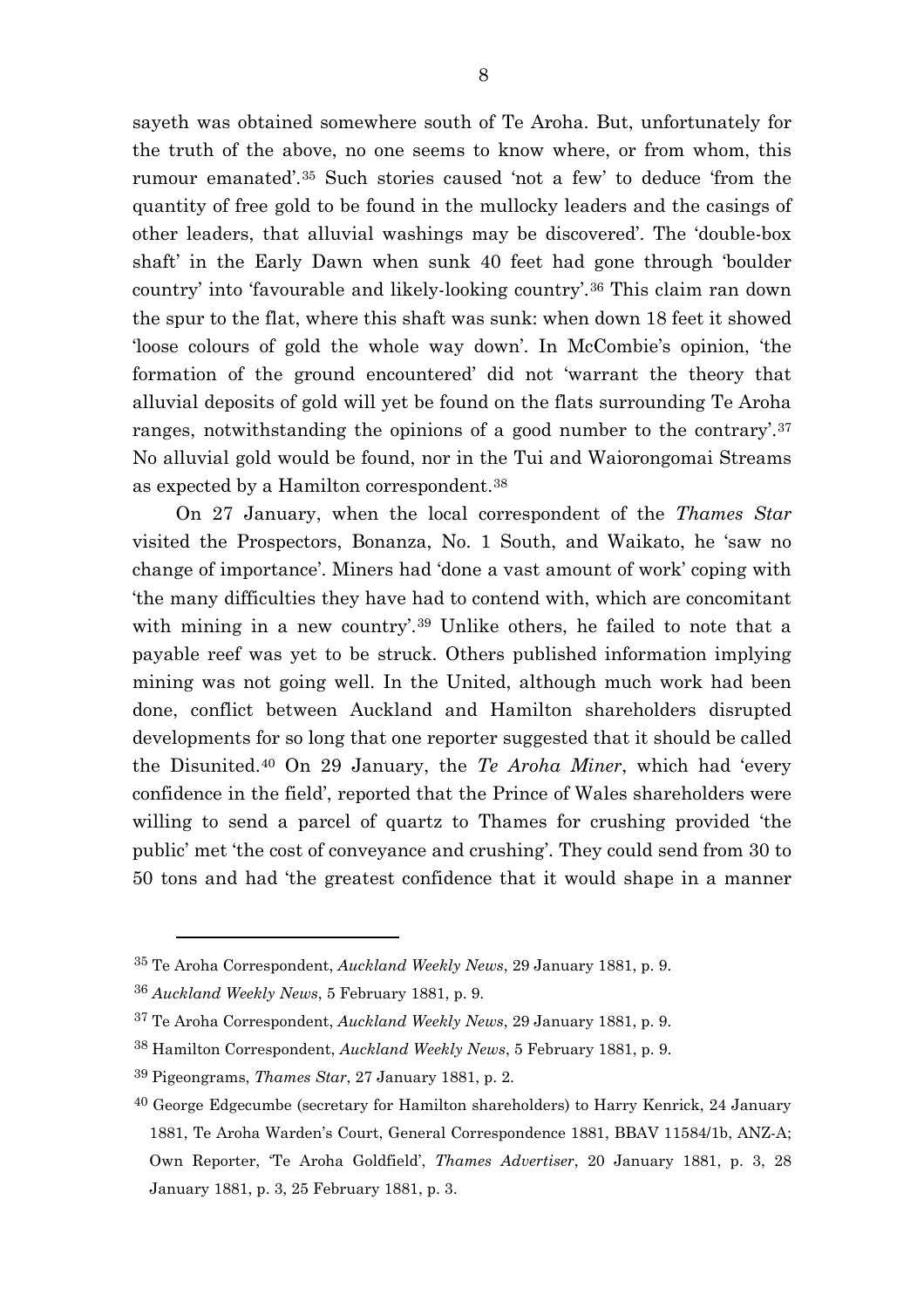that would restore confidence in the field'.[41](#page-9-0) The same issue recorded four claims being pegged out, $42$  indicating that others remained confident. Another correspondent, in reporting that gold had been found in Our Boys, wrote that a rich find 'would restore confidence in the field by outsiders' and attract capital. He considered there were 'most favourable indications' in the Bonanza and Waikato, and that the 'substantial way' in which some mines were being worked should 'satisfy the most sceptical' that both managers and directors had 'every confidence' in their future success.[43](#page-9-2)

Experienced miners were genuinely impressed with the ground. McCombie, who did know his mineralogy and did not have to resort to the 'brown quartz'-style of reporting, described the Bonanza's lode as 'magnificent', being 'thickly impregnated with excellent mineral indications, including copper, antimony, iron pyrites and mundic'. The manager, John Goldsworthy,<sup>[44](#page-9-3)</sup> told him that, 'during his long and varied experience as a quartz miner, he had never encountered a more promising lode than that of the Bonanza, and that it would be no surprise to him to meet with a rich shot of gold at any moment'.[45](#page-9-4) This expressed enthusiasm was not reflected by his holding shares in this claim or the company formed to work it, although he was a shareholder in two other mining companies and later in the battery company.[46](#page-9-5)

Others had to be convinced, for no 'rich shot' had been found. When a company was about to erect the battery, the *Te Aroha Miner* recommended that it should first crush ore with 'the best chance of giving a payable return', for 'if we want support from outside we must show how many payable claims we have, and not how many duffers'.[47](#page-9-6)

Occasional good finds encouraged optimism. For instance, in early February there was 'considerable excitement' over 'a large stone' taken from the Morning Star which 'showed gold freely'.[48](#page-9-7) Because of this discovery, described two days later as a 'few pieces of stone showing gold freely',

<span id="page-9-0"></span><sup>41</sup> *Te Aroha Miner*, 29 January 1881, reprinted in *Thames Star*, 1 February 1881, p. 2.

<span id="page-9-1"></span><sup>42</sup> *Te Aroha Miner*, 29 January 1881, reprinted in *Thames Star*, 1 February 1881, p. 2.

<span id="page-9-2"></span><sup>43</sup> Te Aroha Correspondent, *Waikato Times*, 29 January 1881, p. 2.

<span id="page-9-3"></span><sup>44</sup> See paper on the Goldsworthy brothers.

<span id="page-9-4"></span><sup>45</sup> Te Aroha Correspondent, *Auckland Weekly News*, 29 January 1881, p. 9.

<span id="page-9-5"></span><sup>46</sup> *New Zealand Gazette*, 30 December 1880, p. 1796, 24 February 1881, p. 258, 28 April 1881, p. 476.

<span id="page-9-6"></span><sup>47</sup> *Te Aroha Miner*, 3 February 1881, reprinted in *Thames Star*, 3 February 1881, p. 2.

<span id="page-9-7"></span><sup>48</sup> *Thames Star*, 5 February 1881, p. 2.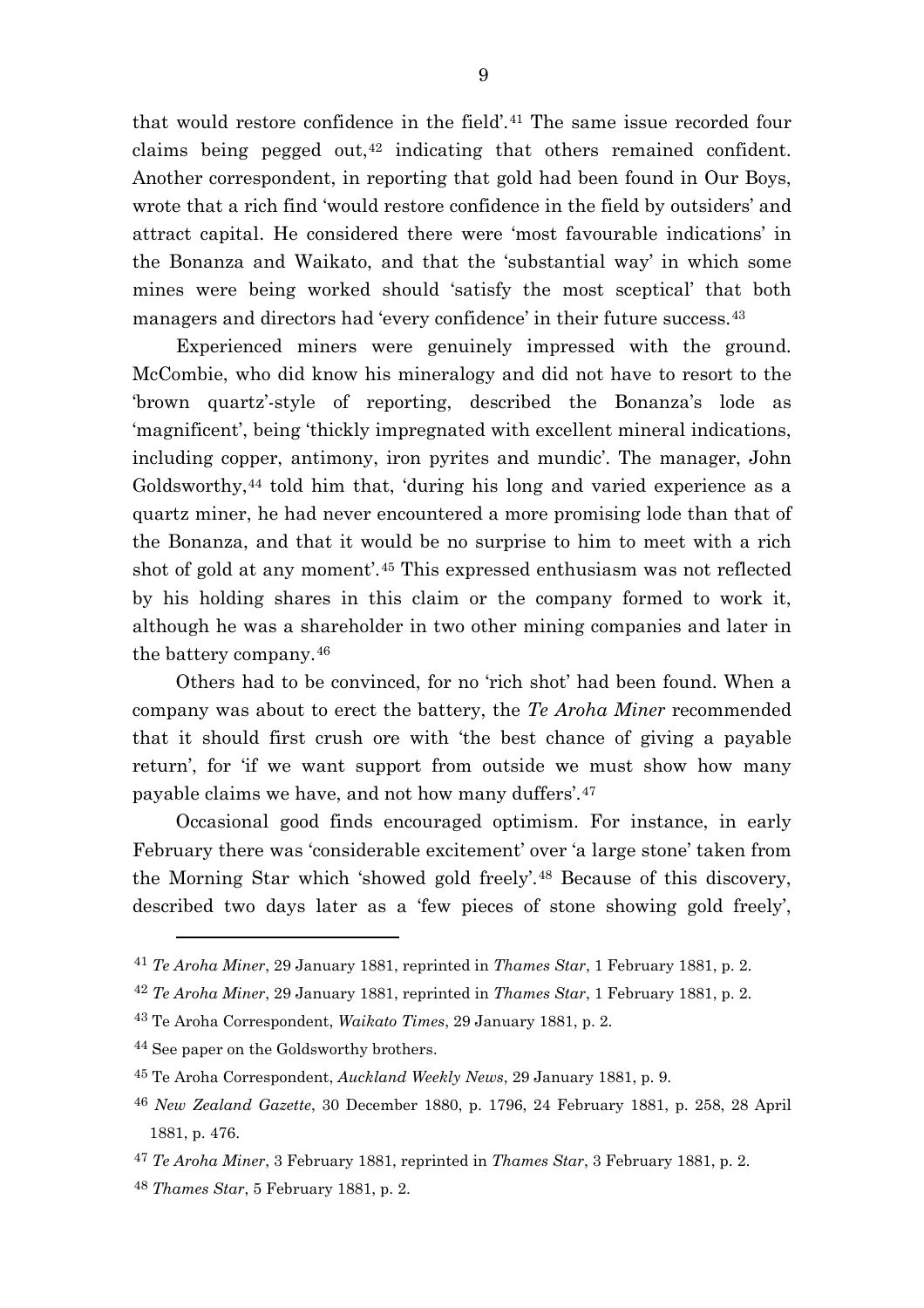residents were 'more hopeful than a week or so back', believing that 'several of the first crushings' would be payable.[49](#page-10-0) McCombie, who continued to detect 'very favourable aspects' in the prospecting, wrote that

an extensive quartz field has already been opened up here, and the reefs already to hand varying from 2 feet to 20 feet in thickness have every indication of permanence; and should even a small proportion of them prove to be payable there is enough quartz in sight to keep 500 head of stampers continually running. All hands are waiting patiently for the completion of the battery, which ... will soon settle the question as to whether these reefs contain gold in payable quantities or otherwise.

He warned that although well-defined reefs contained 'all the necessary mineral indications', it was unlikely that any claims, apart from the Prospectors, had 'rich gold near to the surface'. Therefore 'the surface workings upon many of these reefs' were 'utterly worthless for all practical purposes'.[50](#page-10-1)

## GOLD NEARBY?

Some men sought gold further afield. Early in January there was a report of a rush 'some dozen miles up the river', and that for some days smoke had been seen

in the bush at Tamahinarua, about the point where the road to Tauranga crosses the range by the Te Rereatukahia pass [now the Tuahu track]. Good prospects, it is said, have been found there, and a considerable number of men, it now turns out, have been prospecting in the neighbourhood for a fortnight past. It is said by those who best know the country that the richest portion of the field will be the other side of the main range to that on which the present workings lie, but that without a road over to the eastern side, the difficulty of working them will be very great, if not insuperable.[51](#page-10-2)

<span id="page-10-0"></span><sup>49</sup> *Thames Star*, 7 February 1881, p. 2.

<span id="page-10-1"></span><sup>50</sup> Te Aroha Correspondent, *Auckland Weekly News*, 19 February 1881, p. 9.

<span id="page-10-2"></span><sup>51</sup> *Auckland Weekly News*, 8 January 1881, p. 9.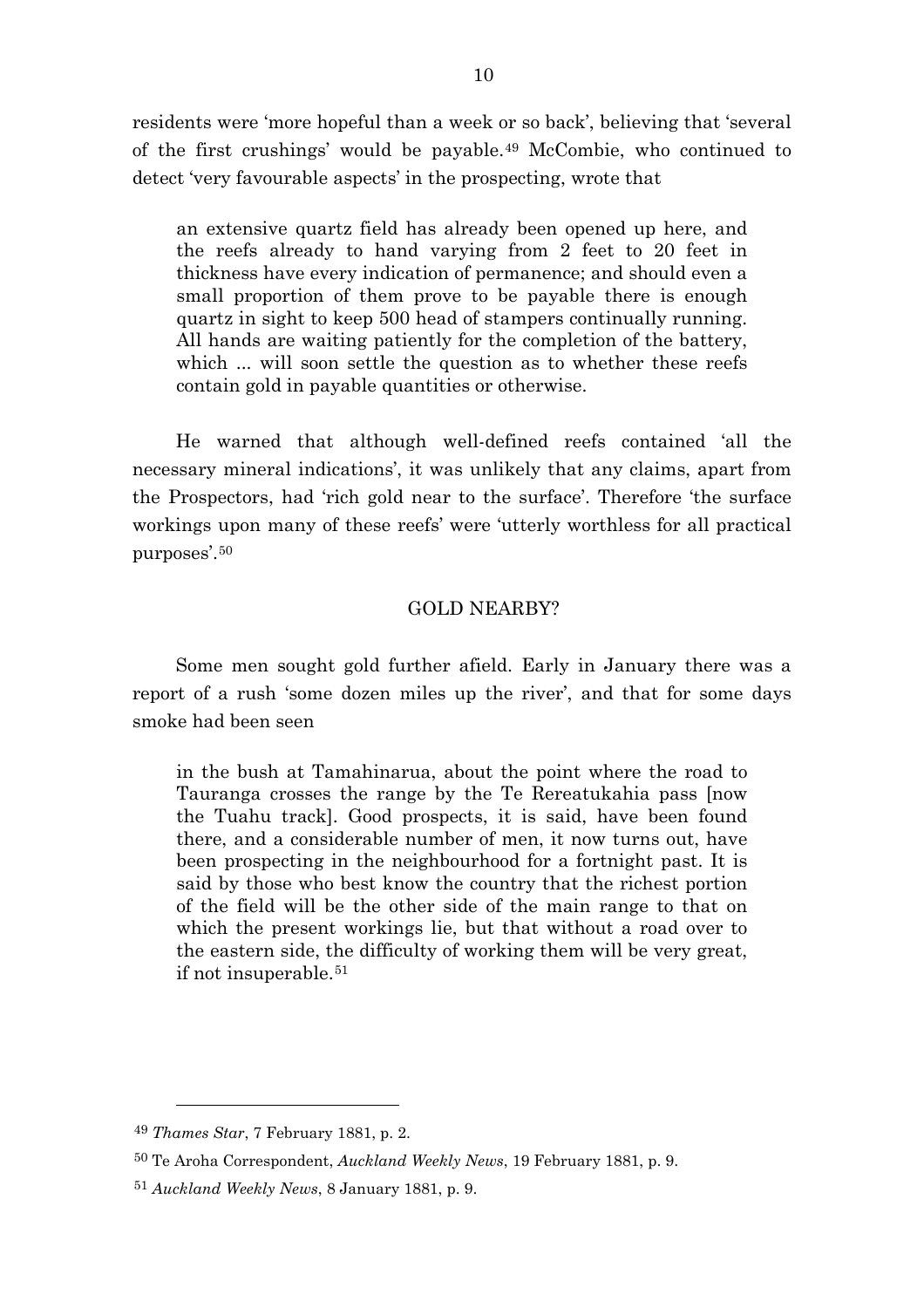Neither area ever produced gold, and prospecting there soon ceased. Nor did the explorations by experienced prospectors in the range opposite and above Matamata produce any finds.[52](#page-11-0)

## THE TUI DISTRICT

Reports about Tui continued to be positive. At the end of December, a ton of quartz from the Tui claim was crushed. It had been expected to produce from 10 to 12dwt of gold, and the shareholders believed that their eight-foot thick reef would keep a 30-stamper battery at work for months.<sup>[53](#page-11-1)</sup> The result was not published, probably indicating a poor result. No more was heard of mining in that district until 15 January, when the *Te Aroha Miner* announced that the Homeward Bound had struck the Tui reef 'with gold showing'. The 'show' was 'said to be the best yet met with' in that district.<sup>[54](#page-11-2)</sup> Four days later, details were given of the Tui claim, whose shareholders were

determined to give their claim a thorough prospecting as soon as possible. They are working night and day, and the whole fifteen are employed. Four tunnels are going into the side of the spur, at the foot of which runs the Ruakaka Creek. In three of them the reef has been cut, and in the fourth it is expected to be in hand by Thursday or Friday. It is a splendid body of stone, being over fifteen feet thick, and having a first-class appearance. No gold has been seen in the solid up to the present; but very good dish prospects are obtainable from it, especially from the portions in the new drives. It is probable that the proprietors will make a start next week to break out a large parcel of stuff for crushing. Should any gentleman have enterprise enough to erect a battery in the locality there is no doubt that the shareholders will make a small pile for themselves out of the claim, as the reef is so large that half-an-ounce to the ton would pay well.[55](#page-11-3)

McCombie gave a careful account of his visit:

There are about 150 miners here, by far the greater majority being Maoris. In the Tui claim, of which Catran Brothers and

<span id="page-11-0"></span><sup>52</sup> *Thames Advertiser*, 12 January 1881, p. 3; *Thames Star*, 19 January 1881, p. 2.

<span id="page-11-1"></span><sup>53</sup> *Thames Advertiser*, 31 December 1880, p. 3.

<span id="page-11-2"></span><sup>54</sup> *Te Aroha Miner*, 15 January 1881, reprinted in *Thames Star*, 15 January 1881, p. 2.

<span id="page-11-3"></span><sup>55</sup> Own Reporter, 'Te Aroha Goldfield', *Thames Advertiser*, 19 January 1881, p. 3.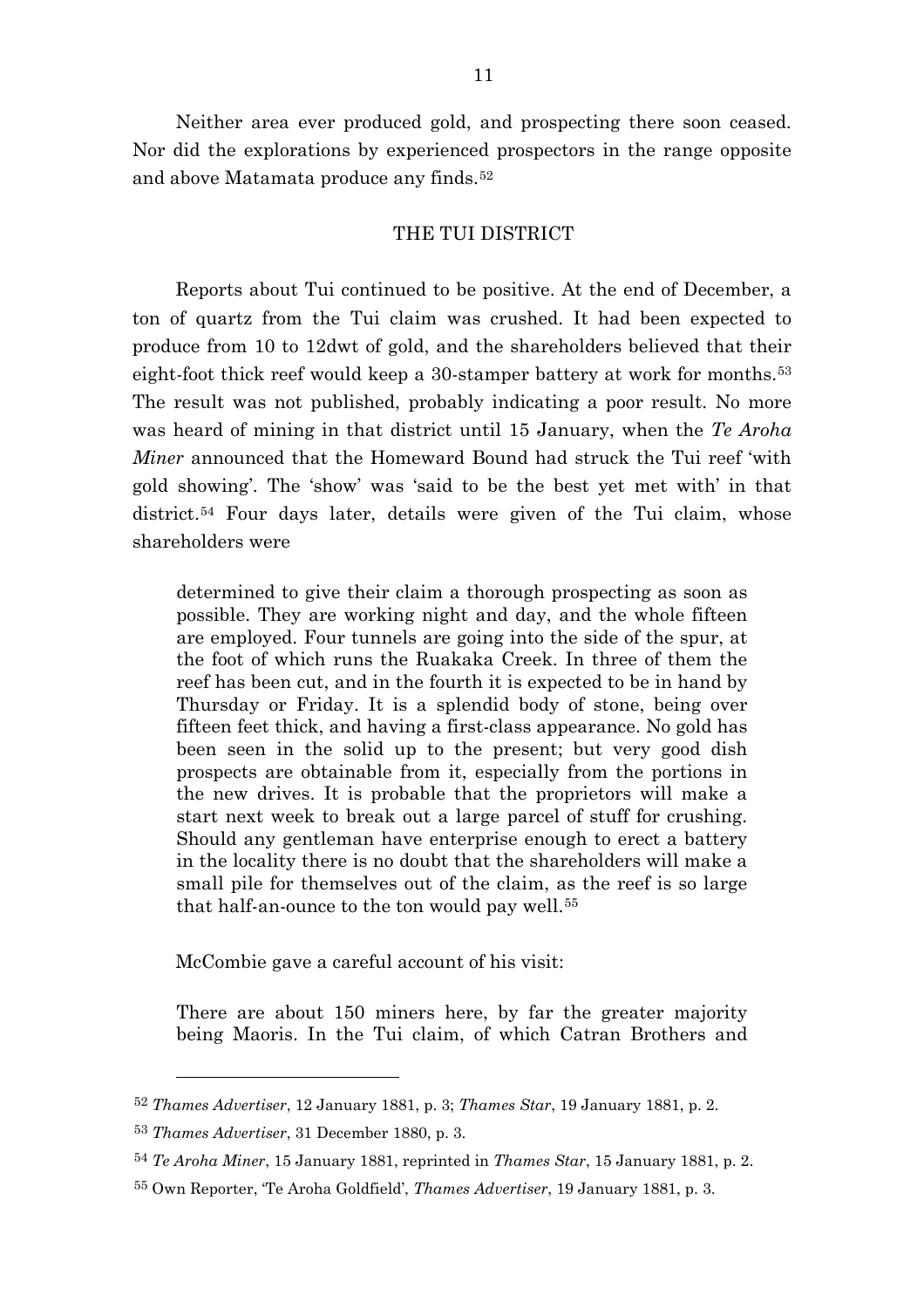party are the proprietors, a reef 25 feet in thickness has been intersected by a tunnel driven at right-angles to its general course, which is north and south, with a westerly underlie. This reef is partly composed of solid stone and partly of decomposed quartz, intermixed with seams of clay. At the request of the shareholders, I broke out from the footwall of the reef a dish of stuff, which, when panned off, gave up a fair amount of gold. It was my intention to test the lode in divers places, but, owing to the mosquitoes being so bad, I was obliged to relinquish the idea. It would be premature to offer an opinion as to the absolute value and extent of this lode until after it has been tested at lower levels, which are now being done as fast as circumstances will permit. This party are determined to thoroughly test their mine before endeavouring to enlist capital with a view of securing a suitable crushing plant.

South of the Tui, and but a short distance off, is the Homeward Bound Claim. On Friday evening last the prospectors (Nicholls and party) of this claim tapped, in a tunnel some thirty feet in length, a reef similar in character and formation to that of the Tui, and is undoubtedly a continuation of the same lode. At the time of my visit, they had not cut into it sufficiently to ascertain its exact size and value, but so far as it has been treated favourable prospects are obtainable. This section of the field embraces all the elements necessary to success, there being an abundance of timber and water for battery purposes in its immediate neighbourhood.[56](#page-12-0)

James Ponui Nicholls, son of William Nicholls and Hera Te Whakaawa,[57](#page-12-1) was the head of this party.[58](#page-12-2) He had earlier attempted to work ground in the middle of the United claim at Te Aroha, and was an owner of the Who'd Have Thought It.[59](#page-12-3) A considerable amount of work was being done at Tui because owners expected positive results, one example of hope triumphing over difficulty being in the Tui claim. When nearly 60 feet had been driven in the intermediate level, 'a slide made its appearance, and threw the lode about a bit', but it was 'now nearly cut through'. It was expected that the reef would 'be as good, if not better, behind than before it'. In the low level of the Homeward Bound, a reporter (McCombie?)

<span id="page-12-0"></span><sup>56</sup> Te Aroha Correspondents (Monday), *Auckland Weekly News*, 22 January 1881, p. 21.

<span id="page-12-1"></span><sup>57</sup> See paper on William Nicholls.

<span id="page-12-2"></span><sup>58</sup> Te Aroha Warden's Court, Register of Te Aroha Claims 1880-1888, folio 201, BBAV 11567/1a, ANZ-A.

<span id="page-12-3"></span><sup>59</sup> Te Aroha Correspondent, *Thames Advertiser*, 1 December 1880, p. 3; Te Aroha Warden's Court, Register of Te Aroha Claims 1880-1888, folio 163, BBAV 11567/1a, ANZ-A.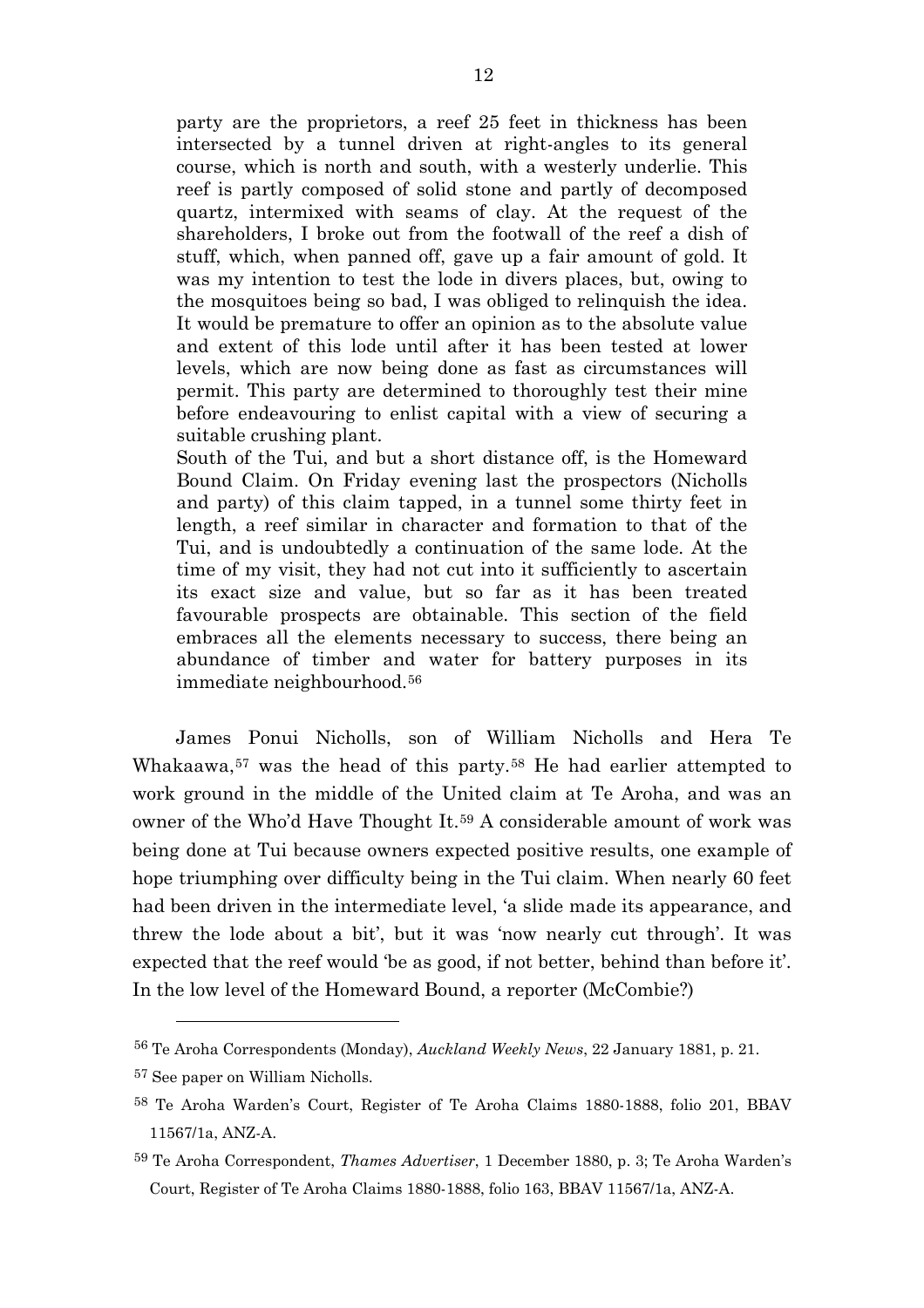broke out a dishful of stuff and panned it off in the creek below, with the result that a splendid prospect was obtained, fully halfa-pennyweight of gold being left in the pan. The prospect was really the best I have seen on the field, and should all the reef yield like the small portion I washed it ought to yield two or three ounces to the ton.[60](#page-13-0)

At the end of January, in the Tui claim the main reef was cut in another drive and there were plans to construct 'a plant with which to sluice the loose stuff'.[61](#page-13-1) Early in February, the Goldfield shareholders were 'jubilant' because 'an excellent prospect was washed from the reef'.[62](#page-13-2) An Auckland capitalist was negotiating to provide a small plant to treat ore from these claims.[63](#page-13-3) By that time, between 50 and 60 Pakeha were mining in a camp unofficially named 'Catranville'.[64](#page-13-4)

### INCOMPETENT MINING

After the first visit of the mining inspector, James Monteith McLaren,[65](#page-13-5) early in January, the *Te Aroha Miner* published the following story:

Rumor has it that a day or two ago our worthy Inspector of Mines visited a claim worked entirely by Hamiltonians. By virtue of the powers of his office, he pointed out that a set of timber was unsafe. "What the blank does a reporter know about a set of timber?" ejaculated an irate grower of turnips. "Mac" explained who he was, and great was the tribulation of the Hamiltonians.<sup>[66](#page-13-6)</sup>

McLaren came across

many instances of parties of men working without the slightest practical knowledge of mining, several parties being entirely

<span id="page-13-0"></span><sup>60</sup> Own Reporter, 'Te Aroha Goldfield', *Thames Advertiser*, 26 January 1881, p. 3.

<span id="page-13-1"></span><sup>61</sup> Own Reporter, 'Te Aroha Goldfield', *Thames Advertiser*, 31 January 1881, p. 3.

<span id="page-13-2"></span><sup>62</sup> Own Reporter, 'Te Aroha Goldfield', *Thames Advertiser*, 4 February 1881, p. 2; see also *Thames Star*, 3 February 1881, p. 2, 5 February 1881, p. 2.

<span id="page-13-3"></span><sup>63</sup> *Thames Advertiser*, 5 February 1881, p. 3.

<span id="page-13-4"></span><sup>64</sup> Own Correspondent, 'Te Aroha Goldfield', *Thames Advertiser*, 16 February 1881, p. 3.

<span id="page-13-5"></span><sup>65</sup> See paper on Harry Kenrick.

<span id="page-13-6"></span><sup>66</sup> *Te Aroha Miner*, 11 January 1881, reprinted in *Thames Star*, 12 January 1881, p. 2.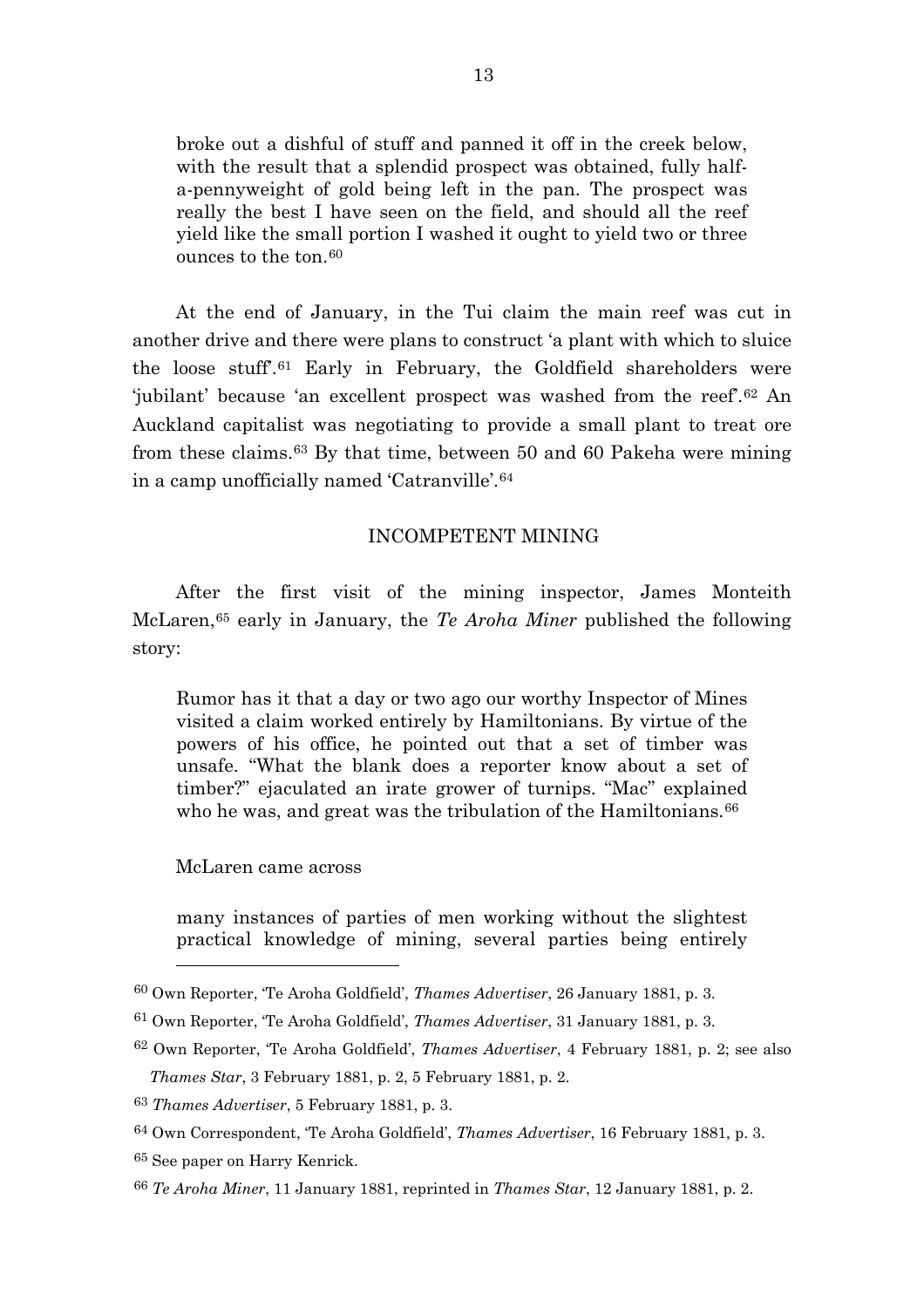composed of men who never handled a pick in their lives before. In no less that four instances he had to stop parties such as we have described, in consequence of the treacherous nature of the ground, until they obtained the services of some one having practical experience to direct their operations. In one case the men were literally digging their own graves, and when informed of the danger they were in, obeyed his instructions with an alacrity which showed they had only just realized the risk they ran.[67](#page-14-0)

A week after McLaren ordered work to stop in an un-timbered drive in the Clunes, it collapsed, 'and 96 feet of tunnelling has been thrown away'.[68](#page-14-1) Another example of inexperience was a drive in the Cambridge:

Soon after taking it up the shareholders, who are all Waikato men, drove a tunnel a distance of 30 or 40 feet through loose country, and intersected a nice-looking leader, from which they obtained fair prospects. Although the ground was rather shaky they did not think the drive required timbering up, and they left for the holidays without securing it, the consequence being that, when they returned to work 10 days after, they found it had fallen in. An attempt was made to clear the stuff without success, and the shareholders then started to drive about 30 feet lower down the spur.[69](#page-14-2)

Inexperience did not always create danger, but it commonly meant wasted effort. For example, in the Lucky Hit the claimholders were

doing a lot of surface work of no permanent value. The only feasible method of working the promising looking lode uncovered in their ground is through the Prince of Wales, indeed, the shareholders of the latter claim are at present driving a tunnel not far from the boundary which could be utilised by both the claims. It is a pity that so much time and work should be thrown away when half the number of men at present employed could be more beneficially employed in the manner we have indicated.<sup>[70](#page-14-3)</sup>

On the day that this was published, Samuel Middlebrook, a shareholder in the Lucky Hit, applied to tunnel from the Prince of Wales

<span id="page-14-0"></span><sup>67</sup> *Te Aroha Miner*, 15 January 1881, reprinted in *Thames Star*, 15 January 1881, p. 2.

<span id="page-14-1"></span><sup>68</sup> Own Reporter, 'Te Aroha Goldfield', *Thames Advertiser*, 20 January 1881, p. 3.

<span id="page-14-3"></span><span id="page-14-2"></span><sup>69</sup> *Thames Advertiser*, 19 January 1881, p. 3.

<sup>70</sup> *Te Aroha Miner*, 27 January 1881, reprinted in *Thames Star*, 27 January 1881, p. 2.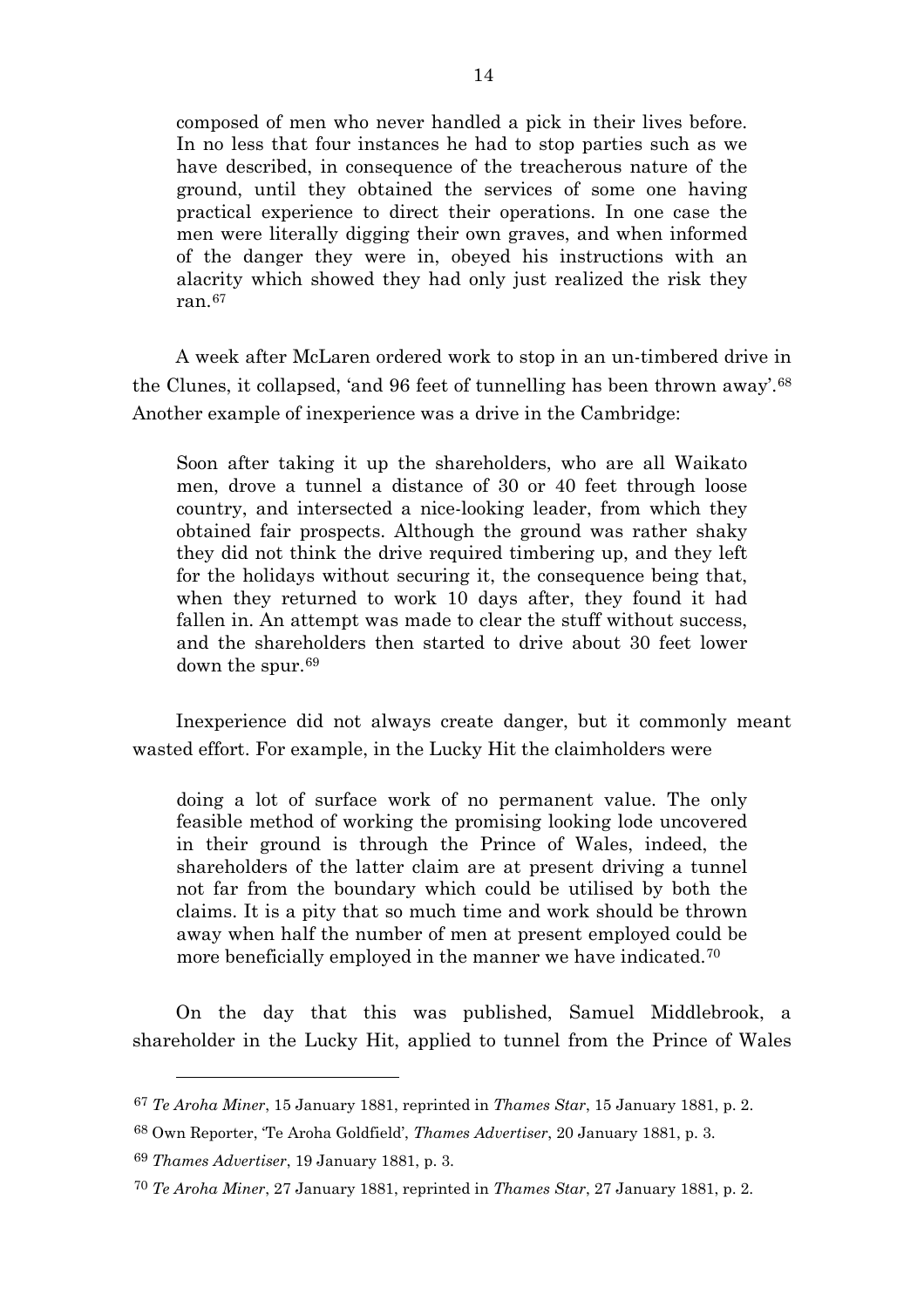and to use 100 square feet of its ground for stacking quartz. As the Prince of Wales shareholders objected, Kenrick, asked to adjudicate, suggested a longer alternative tunnel.<sup>[71](#page-15-0)</sup> (Middlebrook was a butcher at Katikati with no previous mining experience.[72](#page-15-1) Mining at Te Aroha may have led to his leading role in the development of the Eliza mine, near Katikati, in the early twentieth century.)<sup>[73](#page-15-2)</sup>

Lack of skill caused the Cambridge shareholders in the Don to unwittingly commence their lower drive inside the Hot Springs Reserve. Kenrick was sympathetic, and gave them retrospective permission to use 100 square feet of it.[74](#page-15-3) Fifteen years later, one of the early miners, Thomas Gavin,[75](#page-15-4) told the Minister of Mines that he knew 'from Experience that in the Early Days of this field the Miners in one Case were Driven from their tunnel owing to their having Cut a hot spring'.[76](#page-15-5) Two stories revealed further incompetence by men who had never mined previously:

A good story, showing how new chum claimholders may strike gold and not know it, was related to us the other day. Two recent arrivals from the Emerald Isle [Ireland] were working a claim not far from the Prospectors', when they broke out a lump of auriferous quartz. One, who appeared to be possessed of more common sense than the other, was elated at the discovery, believing that the stone contained the precious metal, but the other asserted, in a beautifully rich brogue, that such was not the case, that the metal was mundic, and he ordered his companion to "throw away the dirt, and not have people laughing at us." The other maintained the "dirt" was a specimen, and the argument waxing warm, the two were about to try conclusions on the mullock heap, when a well-known Thames youth hove in sight, and prevented a sanguinary affray from taking place. He was appealed to as to whether the metal was gold or not, and wishing

 $\overline{a}$ 

<span id="page-15-0"></span><sup>71</sup> Te Aroha Warden's Court, Applications for Permission to Tunnel on Occupied or Unoccupied Ground 1881, 17/1881, BBAV 11289/8a, ANZ-A.

<span id="page-15-1"></span><sup>72</sup> See Marriage Certificate of Samuel Middlebrook, 23 May 1882, 1882/990, BDM; *A Return of the Freeholders of New Zealand … 1882* (Wellington, 1884), p. M 37; Arthur J. Gray, *An Ulster Plantation: The story of the Katikati Settlement*, 2 ed. (Wellington, 1950), pp. 12, 41, 114.

<span id="page-15-2"></span><sup>73</sup> See *Waihi Daily Telegraph*, 20 February 1906, p. 3; Gray, p. 114.

<span id="page-15-3"></span><sup>74</sup> *Thames Advertiser*, 17 January 1881, p. 3.

<span id="page-15-4"></span><sup>75</sup> See paper on his life.

<span id="page-15-5"></span><sup>76</sup> Thomas Gavin to Minister of Mines, 12 October 1896, Mines Department, MD 1, 97/520, ANZ-A.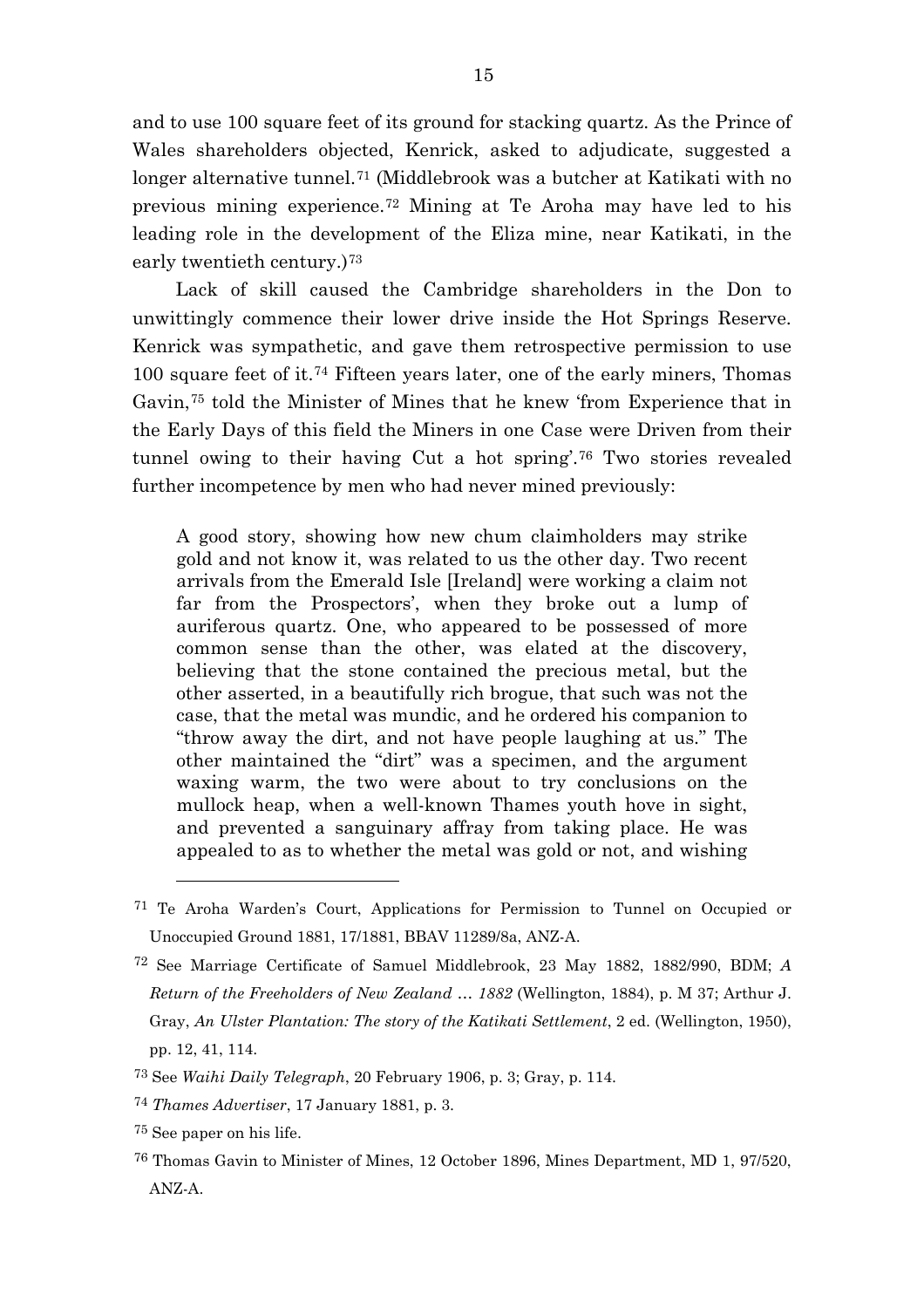to have a bit of fun he gave an answer in the negative, much to the surprise of one and the delight of the other. This set the matter at rest. A man from the Thames could not be deceived about gold, they thought, and they resumed work with renewed energy, determined to quarrel no more about the precious metal. The young spark from below collared the specimen as soon as the Tipperary boys were out of sight, and after relating to his friends the manner in which he obtained it, returned it to the owners with the advice never to throw away stone which they were doubtful about.

The way some new chums set about to seek for gold is a caution to snakes. One started on Monday last to bore for alluvial with a large augur strapped to a long pole. He worked for a couple of hours, and then returned to his tent, convinced that there was no alluvial gold in this part of the country. Another worthy endeavoured to scrape up loose stuff from a creek bed, with a pannikin attached to a 4ft pole. He slipped from a large boulder into the water, and went home in quite a hurry, leaving his scooping apparatus behind him.<sup>[77](#page-16-0)</sup>

Lack of experience may have been the cause of the first recorded accident, when a man attempted to blast the face of a drive:

The fuse went out after burning for a short time, and B------ then commenced to lay a new fuse, but had hardly inserted one end before the powder, which had hung fire, exploded, and sent several pieces of stone flying about his ears. Fortunately, none struck him, but one of his arms was very severely scorched by the explosion.[78](#page-16-1)

In the second recorded accident, when dynamite was fired in a drive a piece of earth 'struck a coat hanging on a tree in front of the drive, breaking a meerschaum pipe and completely dismembering a valuable silver lever hunting watch'.[79](#page-16-2)

## SHEPHERDING, AND COMPETING FOR GROUND

In mid-January, the manager of the All Nations stated that 'very little work has been done' in some claims because there was 'too much

<span id="page-16-0"></span><sup>77</sup> *'*Odds and Ends', *Thames Advertiser*, 27 January 1881, p. 3.

<span id="page-16-2"></span><span id="page-16-1"></span><sup>78</sup> Own Reporter, 'Te Aroha Goldfield', *Thames Advertiser*, 21 January 1881, p. 3.

<sup>79</sup> *Te Aroha Miner*, n.d., reprinted in *Thames Star*, 1 February 1881, p. 2.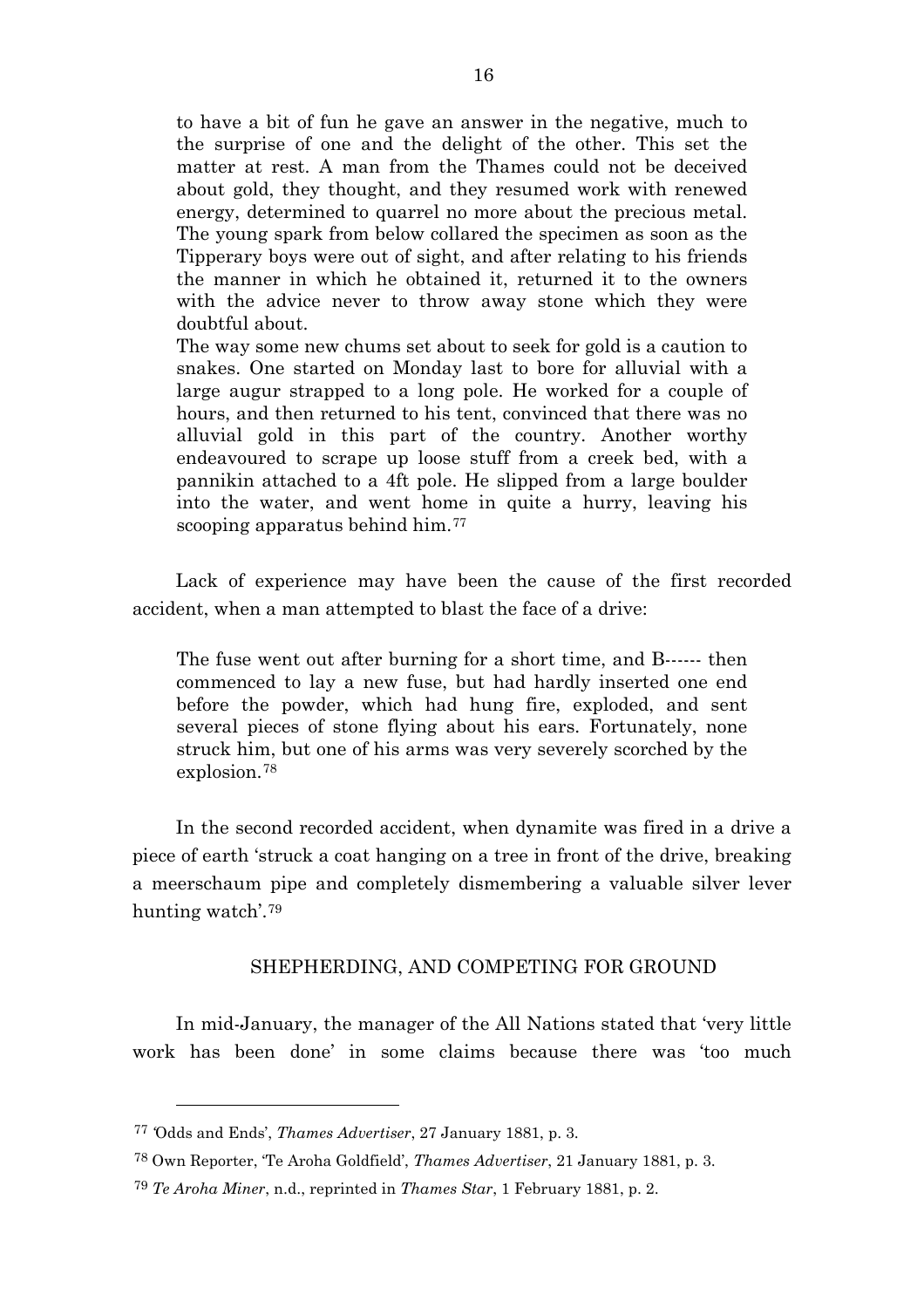protection'.[80](#page-17-0) According to one correspondent, a 'considerable number of men' had taken up ground 'in the hope that their neighbours would strike something good, which would enable them to sell their shares. These men never worked their claim beyond fossicking and scratching on the surface'.<sup>[81](#page-17-1)</sup> Such shepherding was common on all goldfields, but often those who did no work were sued for non-working, usually resulting in claims being granted to the plaintiffs. There were always men ready to peg out unworked ground, although the cost may have discouraged the over-ambitious. It was reported on 15 January that one miner had 'paid £11 per week since the field opened in fees for pegging out claims', and an account was published of rival pegging-out, with names disguised:

A curious pegging out story reached us in connection with the Hunkum Bunkum Claim. A man named Snooks some days ago pegged out a piece of ground, and on proceeding to the Warden's office to file his notice of marking out, found that he had been forestalled. Finding he had failed in his first intention, he proceeded to do what he considered the next best thing - namely, peg out a piece of ground adjoining. Another journey to the hills, and then back to the Warden's Court, when judge to his surprise when he found his second claim had been pegged by some one else an hour or so before. Beaten temporarily, he resolved to wait and after a lapse of ten days finding that the shareholders of the Hunkum Bunkum had neglected to register, he renewed his application for the ground. He yesterday discovered that something having prevented the shareholders from registering within the prescribed time they had assured their rights by repegging.[82](#page-17-2)

After one young man was persuaded to buy one man's ground for £18, the seller promptly left the district:

The purchaser has since discovered that the claim is in dispute, the seller having pegged out illegally. Indeed we understand he admitted that in marking out he had only inserted one peg, thinking that that was all that was required for one man's ground. It is probable that on finding his mistake he got out of his bad bargain,

<span id="page-17-0"></span><sup>80</sup> *Thames Star*, 19 January 1881, p. 2.

<span id="page-17-1"></span><sup>81</sup> Te Aroha Correspondent, *Waikato Times*, 27 January 1881, p. 2.

<span id="page-17-2"></span><sup>82</sup> *Te Aroha Miner*, 15 January 1881, reprinted in *Thames Star*, 15 January 1881, p. 2.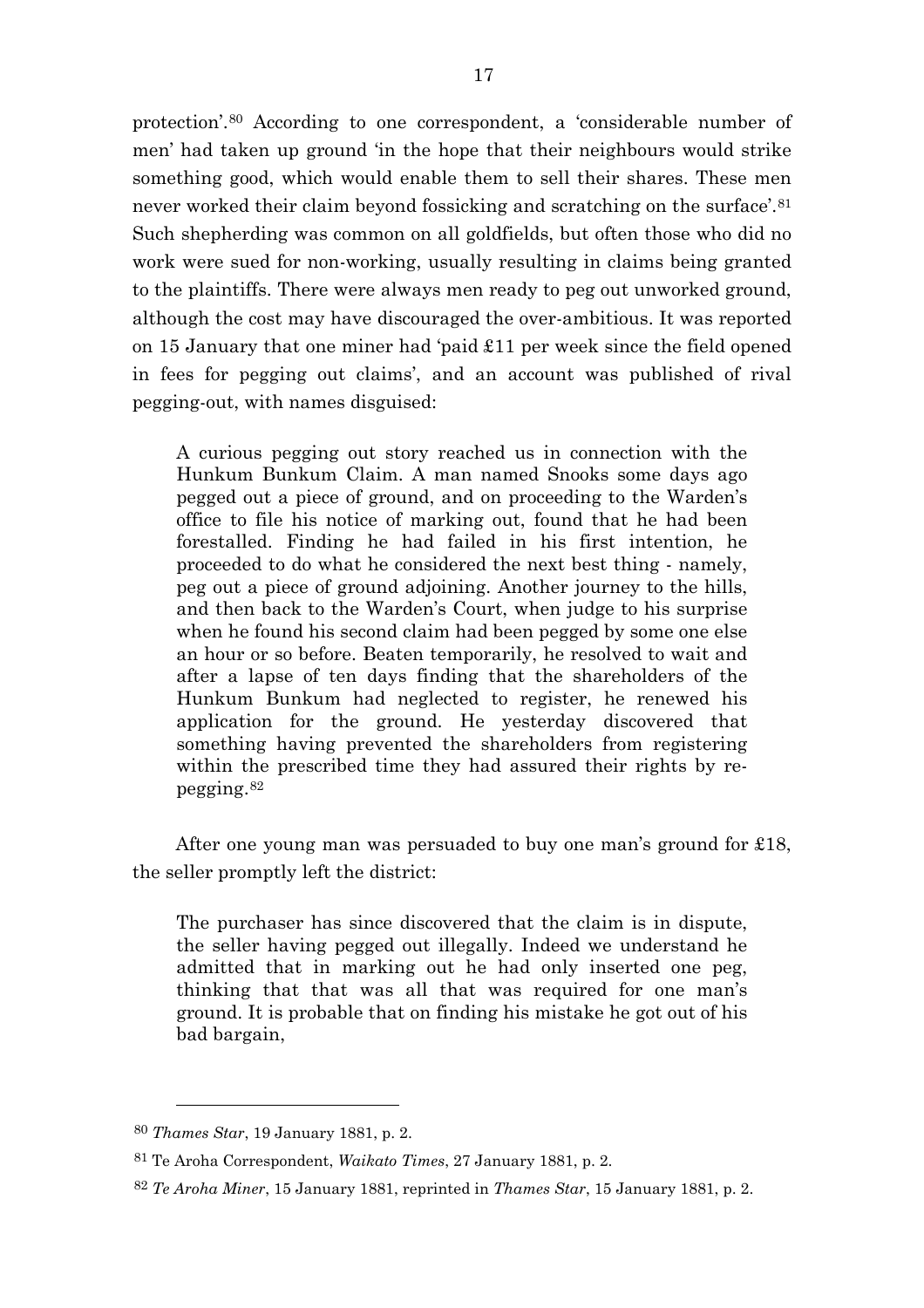at the buyer's expense.[83](#page-18-0) This was not brought before Kenrick, but he had to consider many applications to forfeit claims for non-working. In the case of the Rose of Denmark, for example, only two of the defendants appeared in court; 'the others had practically abandoned the claim, having taken up ground elsewhere'. The two defendants claimed they had worked since Christmas, although the applicant stated that only one had. Kenrick's solution was to award the ground to the plaintiff, with the two defendants who had appeared before him retaining shares but having to pay the court costs.[84](#page-18-1) This was his usual practice. For example, when one man sought forfeiture, nine of the 14 partners proved that it was the other five who abandoned the ground and were awarded the claim, along with the man who had brought the plaint.<sup>[85](#page-18-2)</sup> Sometimes defendants charged with nonworking did not bother to appear and the only evidence presented was by the complainant, who therefore won his case.<sup>[86](#page-18-3)</sup> In one case a Maori partner sued a Pakeha who had failed to work his share and it was awarded to him.<sup>[87](#page-18-4)</sup>

## TWO MORE COMPANIES

The only companies to apply for registration in January were the Morning Star and the Te Aroha No. 1 South. The first shared 12,000 scrip shares amongst the original 16 shareholders according to their interests. They were allotted 415, 625, or 830 shares; 1,000 were kept in trust for the company. Eight shareholders lived in Thames, seven in Te Aroha, and one in Hamilton: they comprised 12 miners, two hotelkeepers, one storekeeper, and one farmer.<sup>[88](#page-18-5)</sup> Its directors<sup>[89](#page-18-6)</sup> were a miner, Adam Porter,<sup>[90](#page-18-7)</sup> Charles

 $\overline{a}$ 

<span id="page-18-0"></span><sup>83</sup> *Te Aroha Miner*, n.d., reprinted in *Thames Star*, 7 January 1881, p. 2.

<span id="page-18-1"></span><sup>84</sup> *Te Aroha Miner*, 11 January 1881, reprinted in *Thames Star*, 12 January 1881, p. 2.

<span id="page-18-2"></span><sup>85</sup> Sherrington v. Morton, *Te Aroha Miner*, 17 January 1881, reprinted in *Thames Star*, 27 January 1881, p. 2.

<span id="page-18-3"></span><sup>86</sup> For example, Graham v. Messenger, *Te Aroha Miner*, 27 January 1881, reprinted in *Thames Star*, 27 January 1881, p. 2.

<span id="page-18-4"></span><sup>87</sup> Morewa v. Ricketts, *Te Aroha Miner*, 27 January 1881, reprinted in *Thames Star*, 27 January 1881, p. 2.

<span id="page-18-5"></span><sup>88</sup> *New Zealand Gazette*, 20 January 1881, p. 111.

<span id="page-18-6"></span><sup>89</sup> *Thames Star*, 5 January 1881, p. 2.

<span id="page-18-7"></span><sup>90</sup> See paper on his life.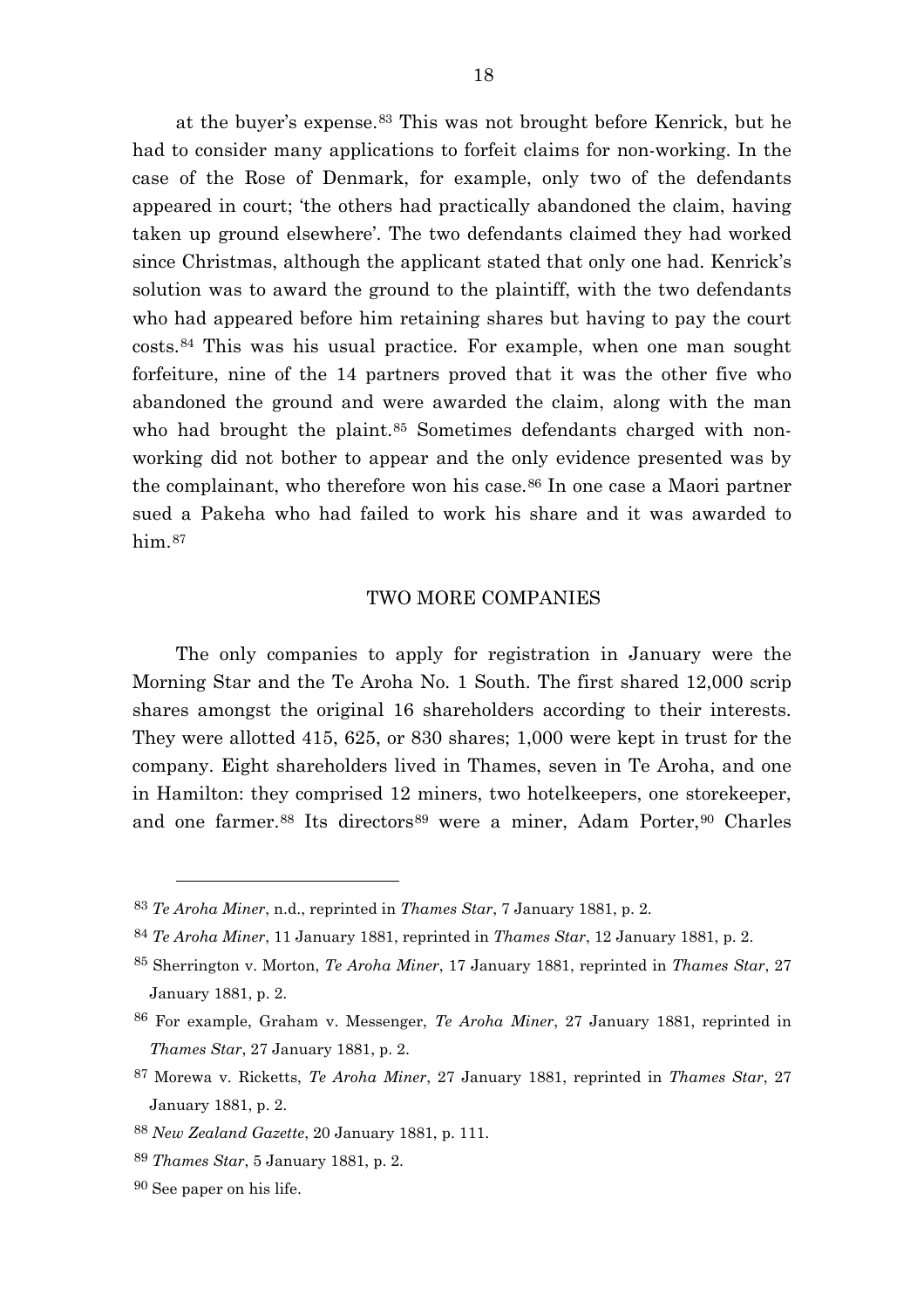Stanislaus Stafford, a landowner at Wairakau,<sup>[91](#page-19-0)</sup> William Henry Pearce, a Hamilton hotelkeeper, <sup>[92](#page-19-1)</sup> James Smyth, a Thames miner, <sup>[93](#page-19-2)</sup> and local miner John McSweeney.[94](#page-19-3) When the Te Aroha No. 1 South sought capital only 12,000 of its 15,000 shares were subscribed, a total including 372 held in trust for the company. There were 48 shareholders, with 21 of them holding 342 shares each; the smallest holding was 71. The largest number of shareholders, 27, were living at Te Aroha; 12 lived at Thames, six at Paeroa, two at Waitekauri, and one at Auckland.<sup>[95](#page-19-4)</sup> The largest number, 34, were miners, a temporary job for many; six were Maori.<sup>[96](#page-19-5)</sup> The directors<sup>[97](#page-19-6)</sup> were McCombie, Porter, Allen Christie (or Christey), [98](#page-19-7) and Thomas Scanlan,<sup>[99](#page-19-8)</sup> miners normally resident at Thames, James McGuire, a contractor living at Paeroa,[100](#page-19-9) William Grey Nicholls, a 'half-caste' landowner in Ohinemuri,<sup>[101](#page-19-10)</sup> and Lindsay Jackson, a surveyor then working at Te Aroha.[102](#page-19-11) There were some changes to the directorate within a couple of months, Nicholls retiring 'through not possessing the necessary qualification', meaning the required shareholding, and Henry Ernest Whitaker<sup>[103](#page-19-12)</sup> was elected chairman.<sup>[104](#page-19-13)</sup>

Those anticipating a profitable goldfield showed their faith by purchasing shares. Referring to the list of shareholders in the Te Aroha No.

 $\overline{a}$ 

<span id="page-19-6"></span><sup>97</sup> *Thames Advertiser*, 6 December 1880, p. 2.

- <span id="page-19-9"></span><span id="page-19-8"></span>99 See paper on Billy Nicholl.
- 100 See paper on Joseph Campbell and his hyperphoric process.

<span id="page-19-13"></span><sup>104</sup> *Waikato Times*, 24 February 1881, p. 2.

<span id="page-19-0"></span><sup>91</sup> See paper on Harry and Charles: Henry Ernest Whitaker and Charles Stanislaus Stafford.

<span id="page-19-1"></span><sup>92</sup> *Observer*, 16 July 1881, p. 489: Waikato, 11 January 1902, p. 4; *Waikato Times*, 23 July 1881, p. 2.

<span id="page-19-2"></span><sup>93</sup> See James Smyth to Superintendent, Auckland Province, 8 January 1874, Auckland Provincial Government Papers, ACFL 8170, 906/1875, ANZ-A; *Thames Advertiser*, 16 March 1875, p. 3; *Thames Star*, 12 August 1913, p. 4.

<span id="page-19-3"></span><sup>94</sup> See paper on his life.

<span id="page-19-4"></span><sup>95</sup> *New Zealand Gazette*, 24 February 1881, p. 258.

<span id="page-19-5"></span><sup>96</sup> *New Zealand Gazette*, 24 February 1881, p. 258.

<span id="page-19-7"></span><sup>98</sup> See District Court, *Thames Advertiser*, 9 June 1880, p. 3; *Observer*, 3 January 1903, p. 4.

<span id="page-19-10"></span><sup>101</sup> See paper on his life.

<span id="page-19-11"></span><sup>102</sup> See *Waikato Times*, 10 April 1888, p. 2; *Ohinemuri Gazette*, 12 November 1892, p. 7.

<span id="page-19-12"></span><sup>103</sup> See paper on Harry and Charles: Henry Ernest Whitaker and Charles Stanislaus Stafford.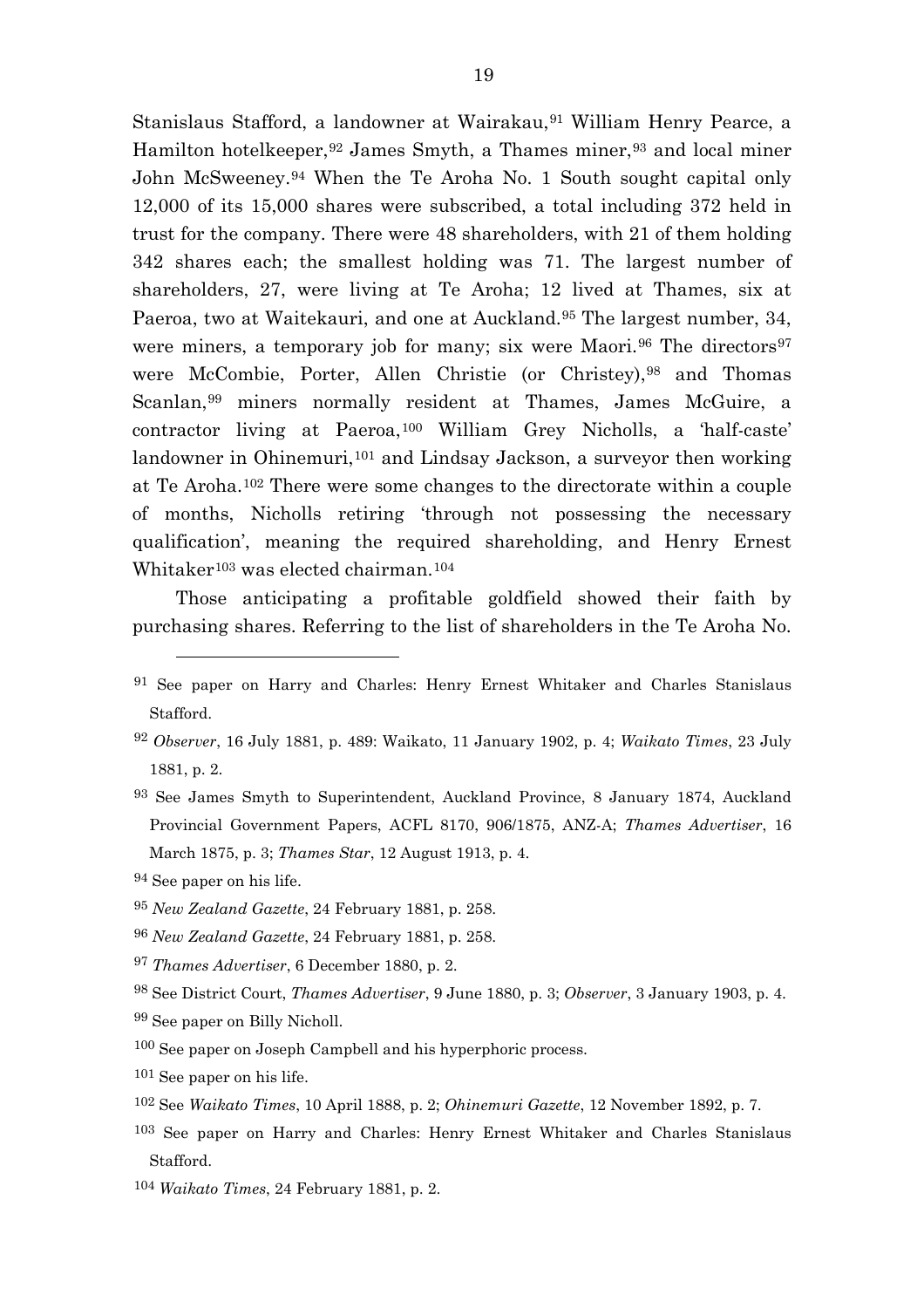1 South Company, the *Thames Star* commented that 'Te Arohans' were 'by far the most enterprising - a fact which should of itself testify to the confidence felt in the field - by Te Arohans at all events'.[105](#page-20-0) Hamilton residents who wanted to purchase shares had their interest heightened by being shown specimens: late in January, a hotel displayed quartz from eight claims.[106](#page-20-1)

As an illustration of the lack of working capital of the companies, the Waikato, formed in December, in late January had a call of 3d per share.<sup>[107](#page-20-2)</sup>

#### MINERS DRIFT AWAY

Not all miners returned after the Christmas holidays, some preferring to try their luck at other goldfields where prospects seemed better.[108](#page-20-3) From mid-January onwards, there were regular reports of men leaving after failing to find anything worthwhile. Commenting on the first news of the discovery of the Martha lode at Waihi, a Thames newspaper expected it would be given 'a fair trial' because 'numbers' were 'dissatisfied with the prospects of Te Aroha, and anxious for something more attractive to turn up'.[109](#page-20-4) 'A number of men' had 'cleared out for Owharoa', believing they would 'do better there'.[110](#page-20-5) In the week before 21 January, 'about a dozen' or 'quite a number' left, mostly for Owharoa, Waitekauri, and Waihi.[111](#page-20-6) When a correspondent for the *Te Aroha Miner* visited Owharoa and found only about 30 miners there, he wrote that despite all that had been said about 'the exodus from Te Aroha', he 'only noticed about three Te Arohans in the crowd. Most of them have been prospecting at the Aroha for months'. He warned against leaving for Owharoa 'until something more has been found'.[112](#page-20-7) On 28 January, after gold had been found at the Tiki, near Coromandel township, a Te Aroha correspondent reported that

<span id="page-20-0"></span><sup>105</sup> *Thames Star*, 31 January 1881, p. 2.

<span id="page-20-1"></span><sup>106</sup> *Waikato Times*, 25 January 1881, p. 2.

<span id="page-20-2"></span><sup>107</sup> *Waikato Times*, 22 January 1881, p. 2.

<span id="page-20-3"></span><sup>108</sup> Own Reporter, 'Te Aroha Goldfield', *Thames Advertiser*, 6 January 1881, p. 3.

<span id="page-20-4"></span><sup>109</sup> *Thames Advertiser*, 17 January 1881, p. 3.

<span id="page-20-5"></span><sup>110</sup> Own Reporter, 'Te Aroha Goldfield', *Thames Advertiser*, 15 January 1881, p. 3.

<span id="page-20-6"></span><sup>111</sup> *Thames Advertiser*, Own Reporter, 'Te Aroha Goldfield', 21 January 1881, p. 3, 22 January 1881, p. 3.

<span id="page-20-7"></span><sup>112</sup> *Te Aroha Miner* Correspondent, *Thames Star*, 27 January 1881, p. 3.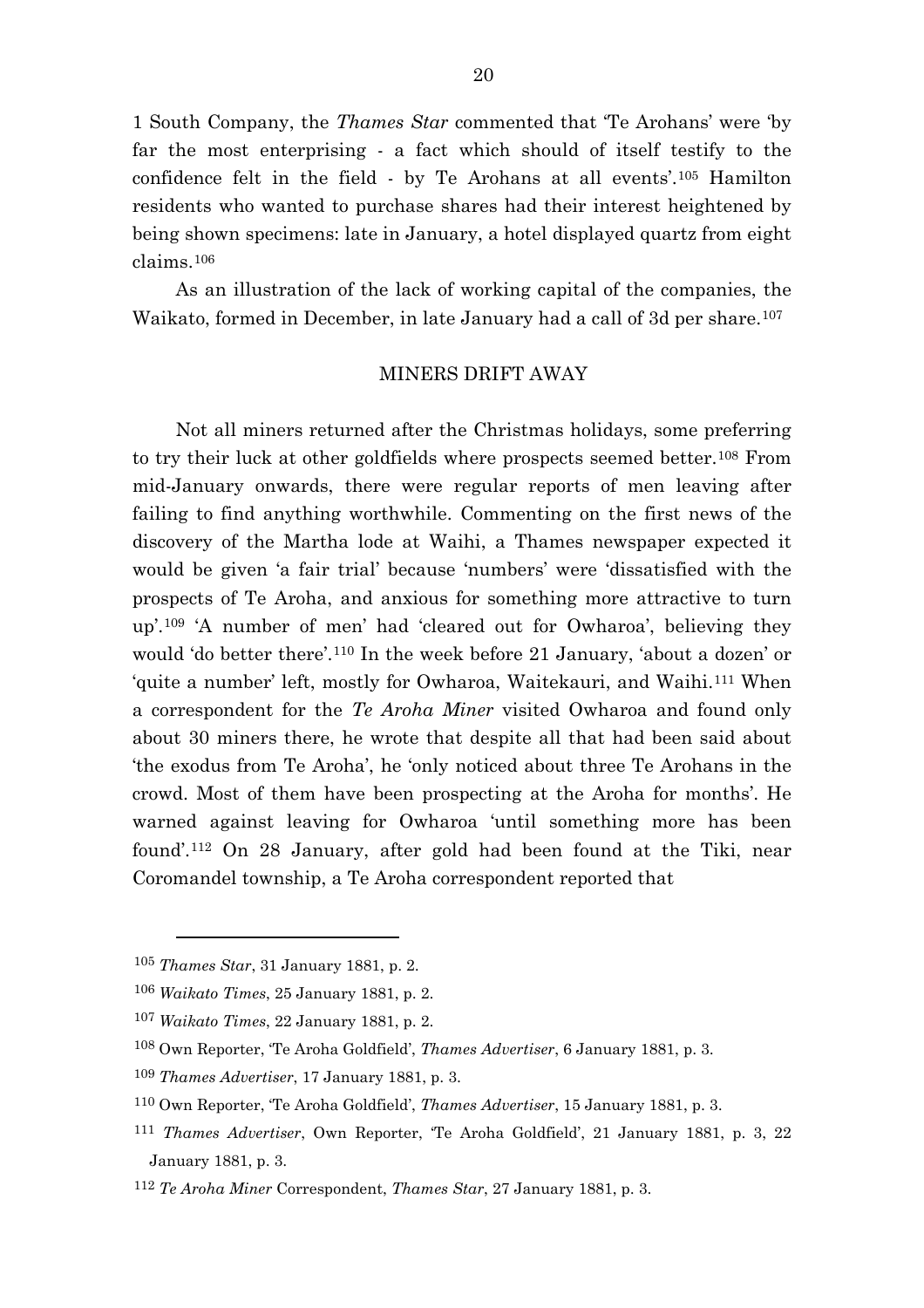Our population is gradually dwindling away, and should the exit continue at a similar rate for the next month, there will be very few people left.... Twenty men left by the coach and steamer this morning, and nine or ten Thamesites will follow suit tomorrow. As far as I can learn more than half of those who have gone this week are bound for the new gold field at the Tiki, believing that they can do better there than here.<sup>[113](#page-21-0)</sup>

Three days later, he reported nine or ten leaving that day 'not to return', seven claims being abandoned in the past week, and 'many' claims 'working short handed'.[114](#page-21-1) By then Peter Ferguson and David McIntyre, 'two of the pioneer prospectors of the Aroha district',[115](#page-21-2) were 'seen in the ranges in the vicinity of Castle Rock, overlooking the Tiki claims'.[116](#page-21-3)

Despite this trend, this correspondent believed that a near-total abandonment of the field was unlikely. Most who had left were 'men who could not have held on any longer', whilst most remaining would 'stay for at least three or four months longer, by which time the field will have received a thorough trial'.[117](#page-21-4) Another reporter in late January estimated the number of people at Te Aroha at around 700 compared with 800 at its highest, proving 'that the talk of people clearing out every day' was 'far from being true'. As another way of assessing the extent of the decline, he calculated the amount of bread sold. The first baker never produced more than about 400 loaves a day; now there were two or three other bakers, but the original baker still produced well over 300 loaves daily.[118](#page-21-5)

Although the extent of the exodus during January may have been exaggerated, it continued, including those formerly most enthusiastic, men from the Waikato. At the beginning of February, a Waikato correspondent wrote that

Te Aroha air must be decidedly medicinal. Several parties have returned from there lately looking uncommonly "blue," and not half so "feverish" as before. There is some talk of forming a Te Aroha dramatic company, which will be a strong one. The first

<span id="page-21-0"></span><sup>113</sup> Own Reporter, 'Te Aroha Goldfield', *Thames Advertiser*, 28 January 1881, p. 3.

<span id="page-21-1"></span><sup>114</sup> Own Reporter, 'Te Aroha Goldfield', *Thames Advertiser*, 31 January 1881, p. 3.

<span id="page-21-2"></span><sup>115</sup> See paper on the discovery of gold at Te Aroha and its consequences.

<span id="page-21-3"></span><sup>116</sup> *Thames Advertiser*, 31 January 1881, p. 2.

<span id="page-21-4"></span><sup>117</sup> Own Reporter, 'Te Aroha Goldfield', *Thames Advertiser*, 28 January 1881, p. 3.

<span id="page-21-5"></span><sup>118</sup> *Thames Star*, 25 January 1881, p. 2.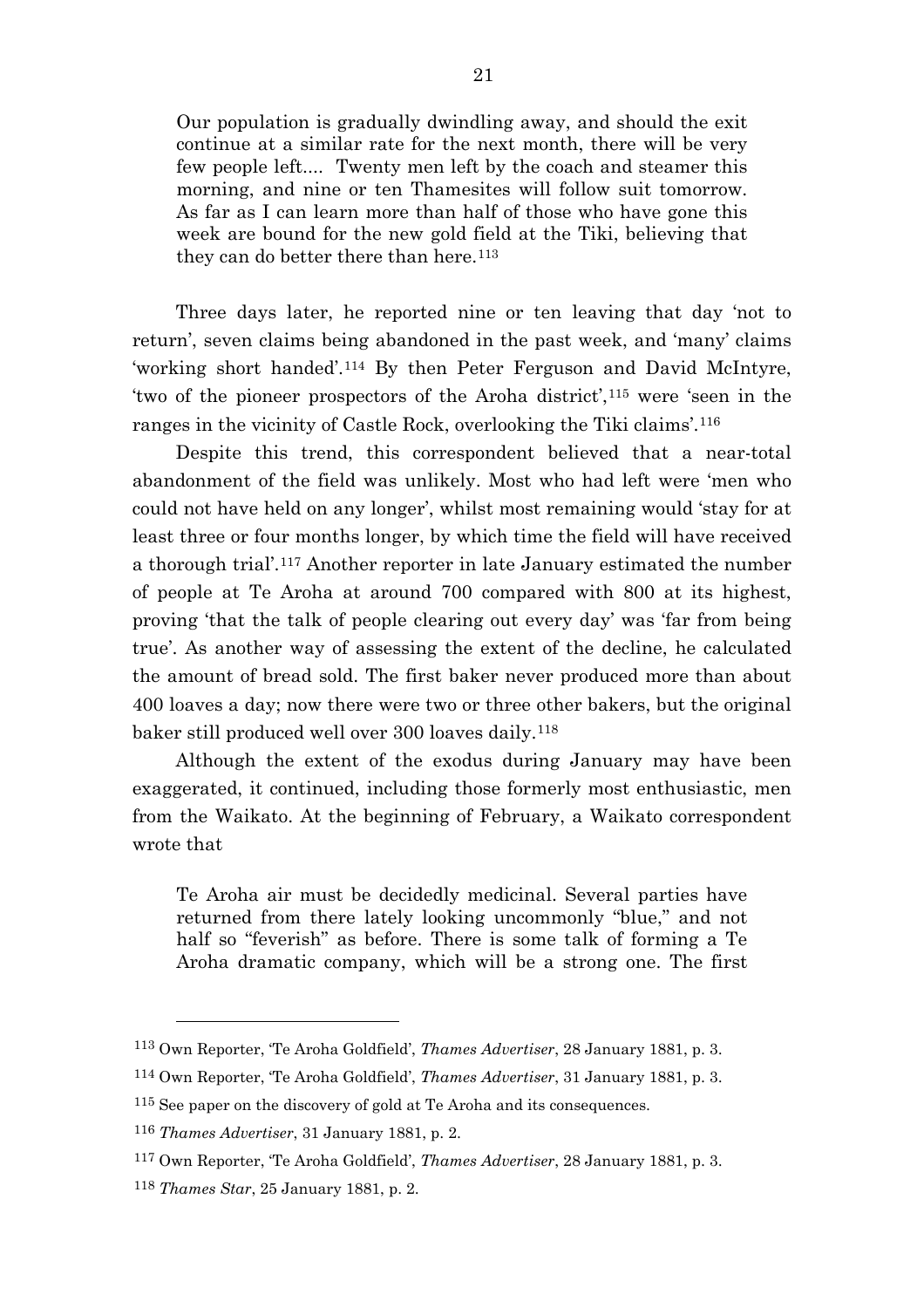performance will be the well-known piece "All is not gold that glitters."[119](#page-22-0)

These departures provoked the scorn of one correspondent. After stating that the exodus had ceased and that those who remained were 'determined to give the field a thorough good trial before taking their departure', he wrote that

the majority of those who have left are Waikatoites, who soon became disgusted at not making fortunes, as they had expected, merely by putting a pick into the hills and taking out masses of gold. These are not the sort of men required on a new field, and it is, perhaps, just as well they have gone.[120](#page-22-1)

A local correspondent expressed similar sentiments about those who left. On 8 February, he noted that the township was

very quiet. During the day very few people are visible, the whole of the miners here now being busily engaged in prospecting their ground. The drones appear to have all cleared out, only the bees are left, and consequently work is progressing more satisfactorily; and there is an absence of any sensational news as to alleged rich discoveries, which were so prevalent a short time back, and which did so much to destroy confidence in the field.[121](#page-22-2)

This correspondent had earlier criticised such reports when revealing the falsity of a rumour that four tons from the Prosperity had produced 1oz 16dwt to the ton, for the 'crushing turned out so bad' that the return was not revealed. This result had

made a somewhat depressing effect upon the field, and several men have cleared out in consequence. I must warn your readers not to place any reliance upon reports as to the poorness of the ground from men who have left the field at this early stage of its development. A large number of men have been here who have had no experience whatever in quartz reefing, some of whom entertained the most absurd expectations, but when they found that capital, hard work and experience were required to test the

<span id="page-22-0"></span><sup>119</sup> 'Waikato Whisperings', *Observer*, 5 February 1881, p. 210.

<span id="page-22-1"></span><sup>120</sup> Own Reporter, 'Te Aroha Goldfield', *Thames Advertiser*, 4 February 1881, p. 3.

<span id="page-22-2"></span><sup>121</sup> Te Aroha Correspondent, *Waikato Times*, 8 February 1881, p. 2.